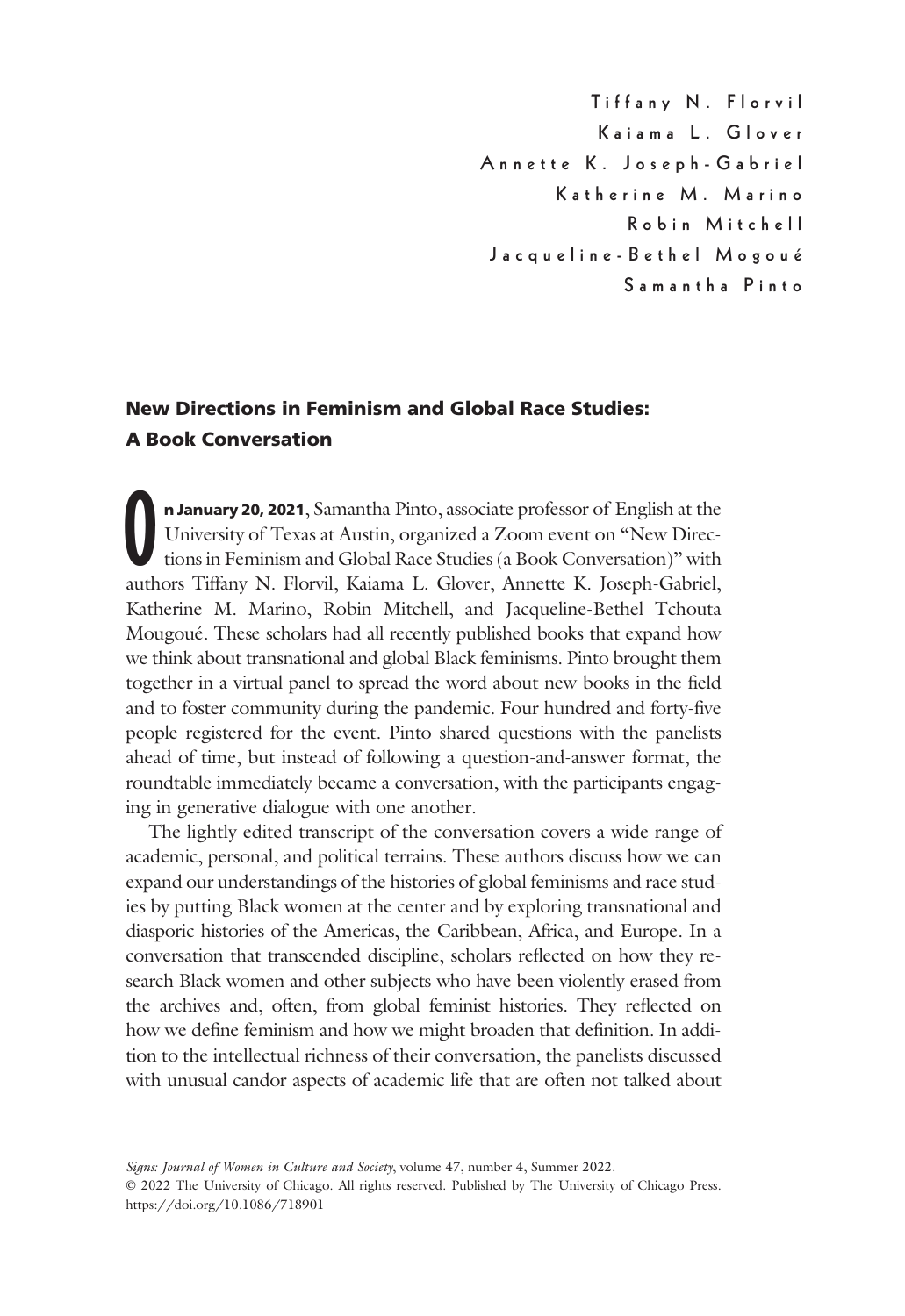enough—navigating the difficulties of doing research, confronting racism in the archives, drawing on personal and familial relationships while researching and writing, and sharing dynamic and creative intellectual practices with one another.

The dialogue also puts feminist and antiracist histories into conversation with events unfolding on the day it took place when, after a tumultuous presidential election, Joseph Biden was inaugurated as president and Kamala Harris became the first Black, South Asian, and female vice president of the United States. After a year of racial reckoning in the wake of the killings of George Floyd, Breonna Taylor, and others; after a year of a global pandemic that highlighted deep inequalities around race, class, gender, and nation; and just weeks after the January 6 Capitol insurrection that saw marchers armed with guns and Confederate and neo-Nazi flags, the authors thought through the relevance and urgency of their scholarship, drawing powerful connections between their work on global and Black feminisms from the nineteenth century to today.

About a quarter of the way into the conversation, the panel experienced a Zoom bombing, where trolls took the names of scholars in the audience, posted hostile comments, and spoke over some of the panelists. The speakers continued, in spite of this disturbing interruption, while Pinto and the virtual audience jumped into action. Participants flooded the chat with words of support for the panelists and helped Pinto respond to the hate speech and eliminate the trolls from the zoom forum. Although the event was recorded, the organizer and panelists decided not to put the recording online because of the disruption. Given that decision, we think it is even more important to publish this conversation in *Signs*, which has been a space for antiracist and feminist intellectual thought and scholarship. We hope that this conversation reaches a wide audience, especially of graduate students, junior scholars, and nontraditional scholars, who will benefit from the authors' insights and advice. We also offer this conversation in this special issue of *Signs* because it represents a historical document itself. On an Inauguration Day that was freighted with emotion, the panelists underscored the political and personal stakes of academic work, and the contemporary salience of historical work. They demonstrated the urgency for Black feminist scholarship today. This conversation reflects a living example of feminist community. The authors actively draw on and support each other's ideas and writing, demonstrating both in word and in action how central feminist solidarity is to scholarship and to our well-being.

Samantha Pinto (SP): In preparation for this roundtable on "New Directions in Feminism and Global Race Studies," I asked you all to think about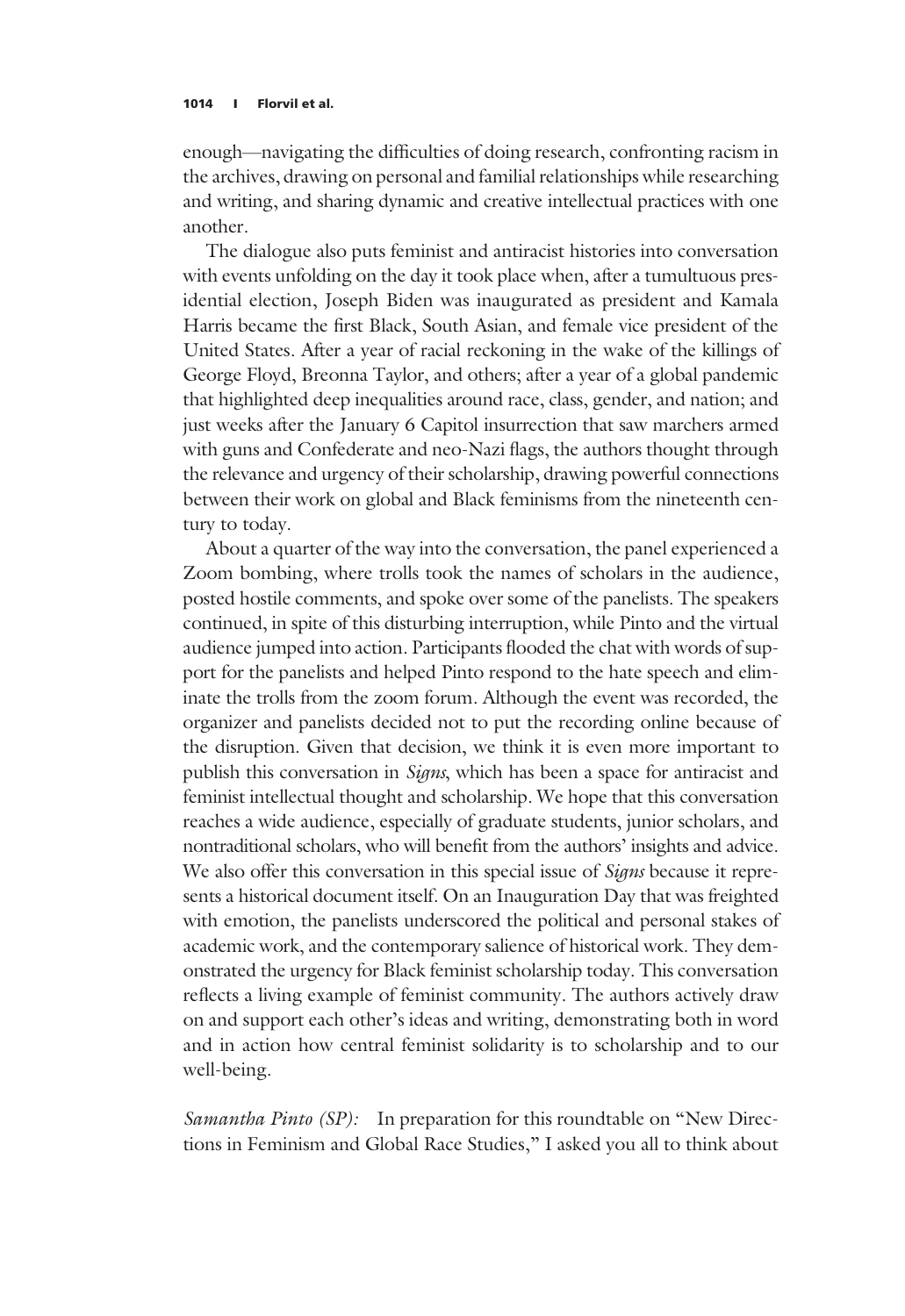a few questions beforehand. They're big. They're broad. A lot of them are about how striking the work is as a collective, thinking across global feminisms and across the ways we try to think about race, both in Europe and the West and in the Americas. I think most significantly, the questions ask how your work expands this conceptual and material geography and joins other scholars who are working on those expansions as well.

Tiffany N. Florvil (TNF): My book, Mobilizing Black Germany: Afro-German Women and the Making of a Transnational Movement (2020), focuses on Black German mobilization from the 1980s to the mid-2000s and how Black Germans were activists, scholars, and intellectuals in their own rights.

Through their mobilizations, they were able to create a new public sphere for Black Germans in which they pushed issues of race, racism, and what Ann Stoler (2010) has called "colonial aphasia" that defined Germany's experiences. Ann Stoler coined the term "colonial aphasia," and she uses it to describe white Europeans' dissociation with their colonial pasts. With colonial aphasia, Europeans obscure knowledge and dismember the past, leading to incomprehension and unspeakableness. Black German activist-intellectuals confronted this colonial aphasia through conferences, through art installations, through art exhibitions, through music, through feminist conferences, and through diasporic engagements with Black History Month. They do this all in an effort to disseminate knowledge about who they were, who they've always been, and who they will continue to be, and to show that there's been a prominent Black diasporic community in Germany that predates the twentieth century. The movement was engaged in the excavation of these larger narratives of the diaspora that predate German unification of 1871 and that show a dynamic Black community, even though it was a scattered one.

The movement was driven by men and women, but some of the prominent leaders were Black German feminists, and many of them were queer Black German feminist women who felt they could not ignore issues of gender and sexuality when talking about liberation, recognition, and belonging.

Kaiama L. Glover (KLG): Sam had asked us to think about the two or three takeaways from our books. So, the Twitter version of my book would be maybe two things: one, "community isn't for everyone," and two, "narcissism is underrated, at least when it comes to women, and particularly when it comes to Black women."

But more substantively, the book, A Regarded Self: Caribbean Womanhood and the Ethics of Disorderly Being (2021), is really about what I've come to think of as defensive self-regard—practices or positions of refusal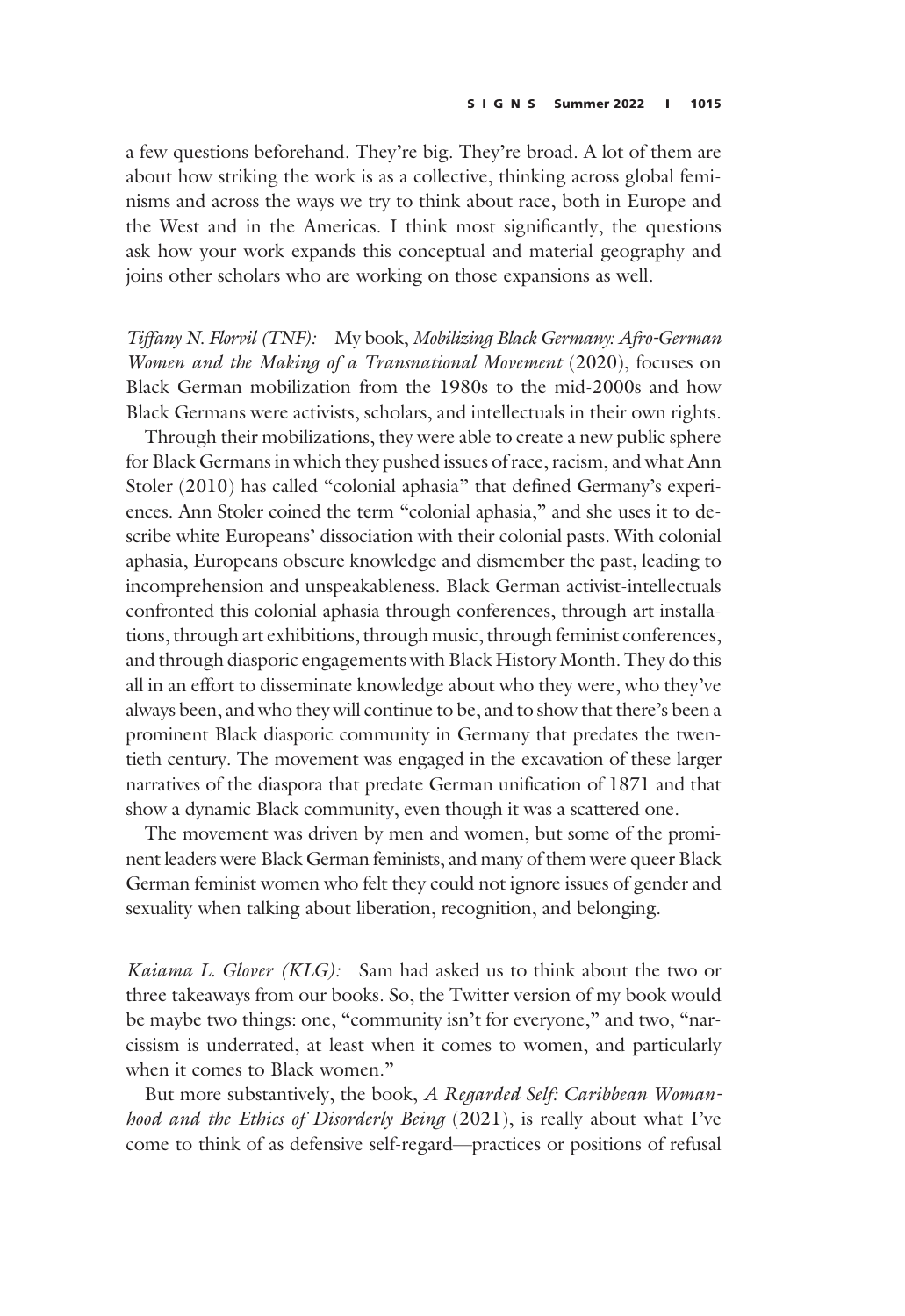in the face of unacceptable conditions for belonging. These are the basic ideas that I began with in the book and where the book itself begins.

More specifically, it's about works of Caribbean fiction that pay attention to the cost for women of privileging the self. I'm asking throughout the book that we consider women who aspire to an exclusive relationship with the self. And I ask that we think about how the fact of aspiring to adamant self-regard could be viewed as an ethical practice even in the context of ostensibly progressive or liberating or otherwise righteous communities, or communities that seem to be righteous, liberating, or progressive but are in fact revealed to be coercive if we look at the experiences of wayward subjects, to borrow from Saidiya Hartman (2019). Wayward, vis-à-vis whom, and vis-à-vis what?

Throughout the book, I tried to consider these questions both textually that is, looking at how particular Caribbean women characters are configured with respect to their narrative communities, but then also extratextually—as in, how do these characters disorder or disrupt our desires and expectations as professional readers of literature? How do we value—or do we value—expressions of individual freedom that don't amount to antiracist, feminist, or otherwise political projects? I hope the book opens up conversations about how we might think about women's self-centeredness in the very most literal sense, when that self-focus doesn't necessarily attend to a polis-facing agenda or practice. What is individual freedom worth? How or how much do we value this if it doesn't actually get attached to collective liberation? So that's the nutshell of it.

Annette K. Joseph-Gabriel (AKJG): Thank you so much Sam and Tiffany for creating the space and bringing us together in community at a time when it feels very much needed. I guess because my book, Reimagining Liberation: How Black Women Transformed Citizenship in the French Empire (2020), has been out for a year, I approach the question differently because I feel like I've been talking about it for so long now. I want to think about my book in terms of numbers in a way that kind of requires me to jump backward and forward in time, so bear with me.

I want to talk about today. Today is Inauguration Day in the US. I'll go back a little bit in November, right after the election. I was driving around, and I saw a yard sign in my neighborhood that said, "two plus two equals four again." There was this sort of idea of a return to reason, a return to a world that makes sense, a return to a certain kind of order that is captured in this mathematical equation. It's a return to a future that we have lived before—two plus two equals four, again.

My book has been out for a year. My book turned one very quietly on January 6, 2021, when what happened at the Capitol happened. And in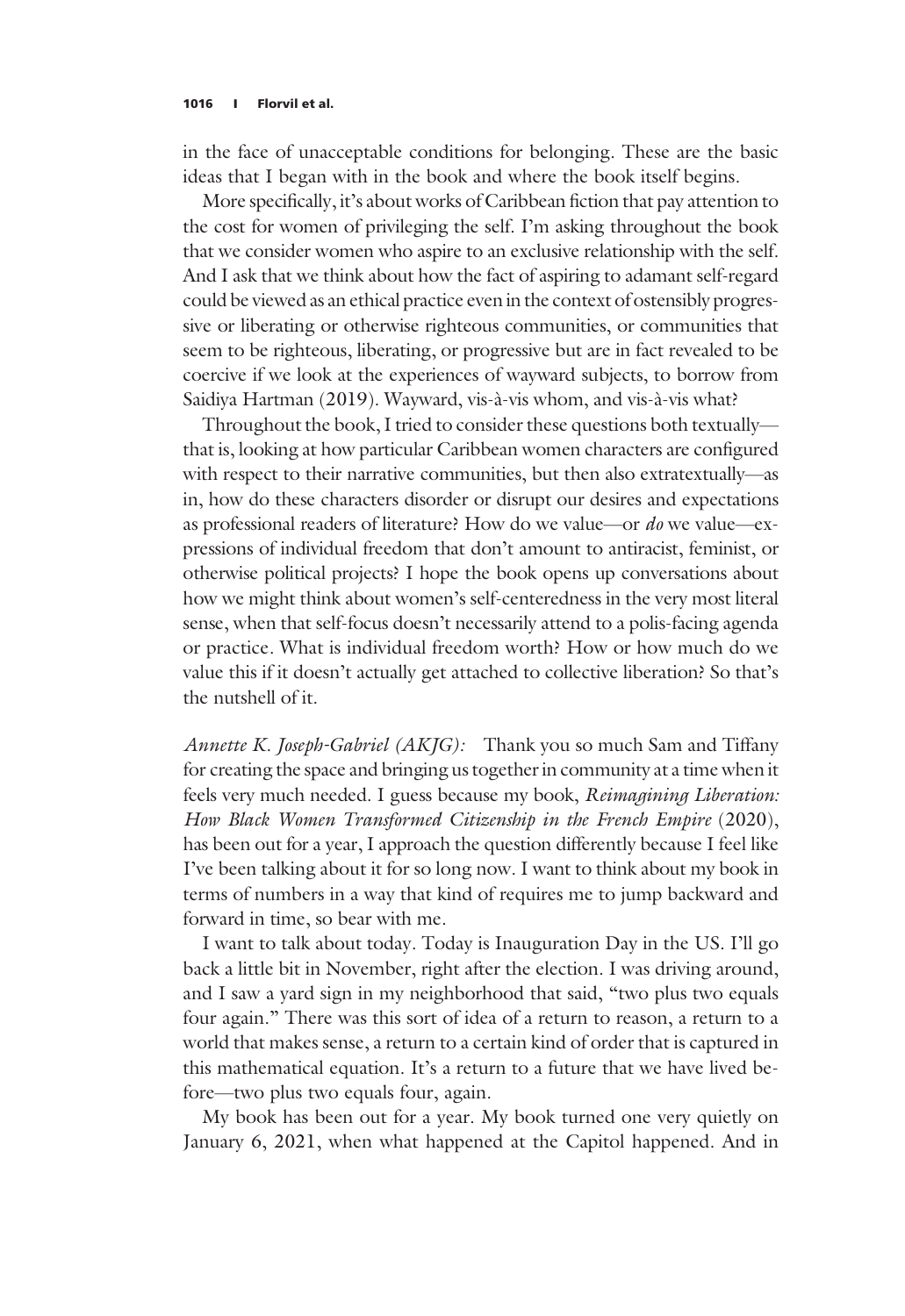the early months when the book was out I thought a lot about the moment that it had come into, last summer, about what it means to read a book about Black French women's anti-imperialist thought in the time of protests against the police killings of two unarmed Black men, George Floyd in the United States and Adama Traoré in France, and in a time when the violence of empire was not new but was met with heightened awareness and a broader public conversation and consciousness. So I've talked about what the story of this book is, in countless Zooms. I've talked about how Central African Republic activist and writer Andrée Blouin's son was murdered in 1944 because he was condemned to death by a colonial administrator who withheld malaria medication from him because he was Black. And I've talked about Martiniquan writer, teacher, and activist Suzanne Césaire's insistence on life, on the Caribbean as teeming with life, even in the face of death wrought by colonial violence and by the Second World War, how thinking about life can be a blueprint for us thinking about the possibilities of Black life beyond the national and the juridical framing of citizenship.

So today, sitting here today now, I want to think about the story that my book tells for a time beyond the now, beyond the urgent nows that it felt like in the summer, and I want to think about my book beyond the relief that we might feel because we need to. And not because the math actually adds up. Reimagining Liberation is a story about seven women in various parts of the French Empire who also stood in a moment of transition at the end of World War II. And who found hope not in the fiction of a racial calculus that will never add up, because empire was then and remains now alive and well, but rather they found and enacted that hope by working against imperialism, as Suzanne Césaire did when she went toe-to-toe with a censoring colonial administration. By being in community, as Malian independent activist and writer Aoua Kéita did by allying her work as a midwife with her efforts to register women in rural areas to vote in Mali. And also, by thinking about Blackness, far, far beyond the US national frame as African American activist Eslanda Robeson did in her travels through Central Africa.

If I think about my book as a story, it's a story that I hope rejects the idea that the only future worth returning to is the old colonial order or the old imperial order. And it's a story that I sincerely hope allows us to expand our imagining of freedom beyond the very limiting constraints of what empire tells us freedom looks like.

So that's how I would frame the story of my book, because you've asked me this question today, and it's an answer that looked different last summer, and it's an answer that will look different tomorrow, most likely. But it's an answer that I hope remains one of hope, regardless of the moment we inhabit.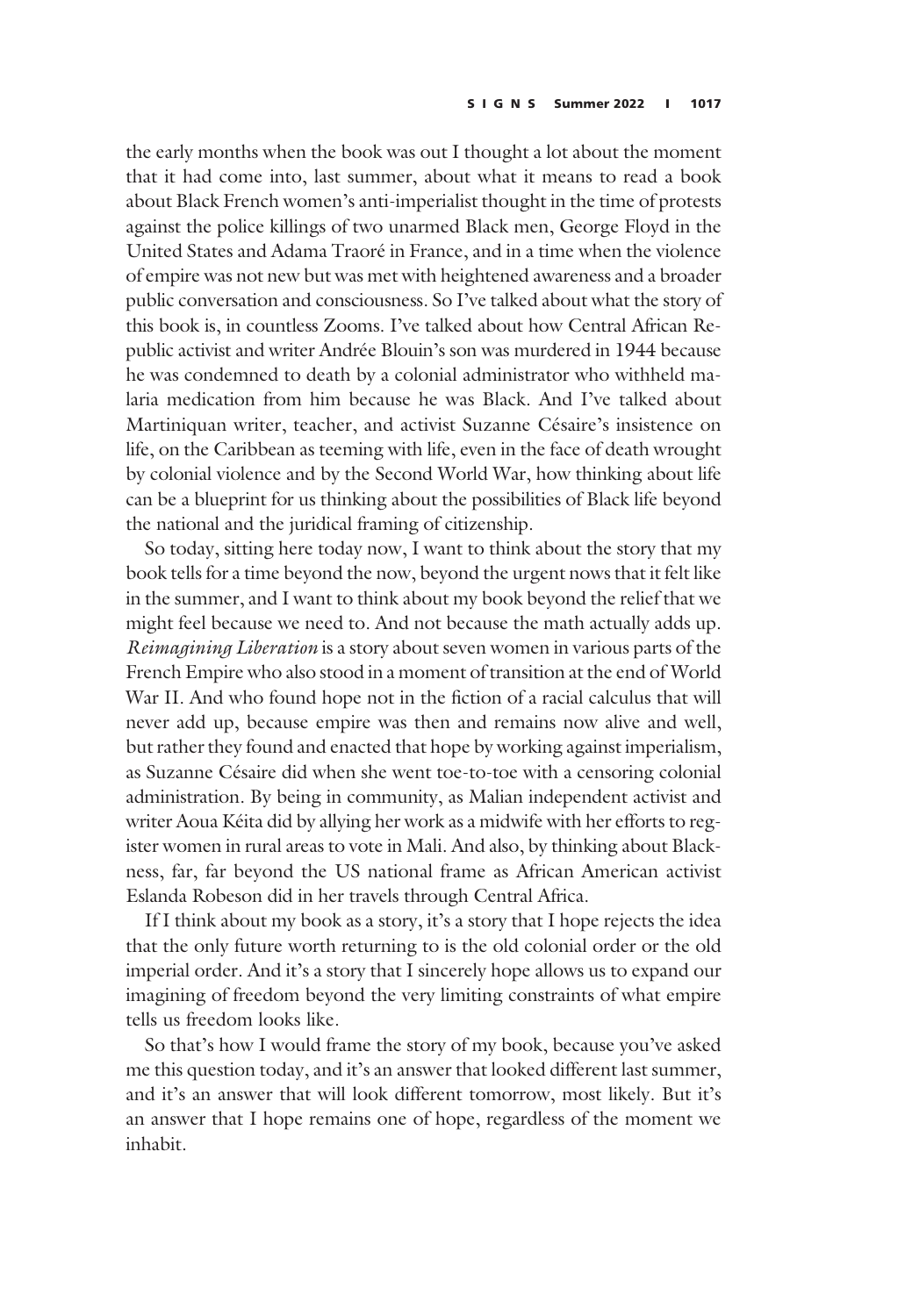Katherine M. Marino (KMM): I also want to echo the thanks to Sam and Tiffany and to all the people on the panel, all scholars whom I admire. I have learned so much from all of your work.

My book, Feminism for the Americas: The Making of an International Human Rights Movement (2019), is about an inter-American feminist movement that thrived over the first half of the twentieth century, especially from the 1920s to the 1940s. The book argues that in spite of Anglo American US feminists' attempt to dominate the movement and control its objectives, usually around a narrow conception of feminism defined exclusively by legal, civil, and political equality under the law and through international treaties that they tried to push into intergovernmental bodies, this movement actually expanded quite dramatically to include radical goals, thanks largely to the collective efforts of Latin American feminists who banded together and also ushered in a broader grassroots form of this movement.

The book really focuses on six women in particular, one from the US and also women from Brazil, Cuba, Panama, Chile, Uruguay. It looks at how South-South collaborations were galvanized in part because of these encounters with Anglo American feminists who were often racist, who often deemed their brands of feminism as superior to those of their Latin American counterparts. It looks at how these South-South collaborations did help usher in a dramatic form of more grassroots inter-American feminist organizing led by Latin American feminists who prioritized social and economic rights―rights for children born out of wedlock and for their often single mothers, and for domestic and rural workers as well as state-sponsored childcare and maternity legislation. They upheld these goals also while often embracing antiimperialism.

Women's anti-imperialist solidarities had been forged since the dramatic rise of US empire in the region at the turn of the twentieth century, and even before that with the Mexican American War, but these Pan-American encounters with US feminists often made anti-imperialism even more of a meaningful reality for many of these women. These interactions also helped them expand their visions of feminism to include multiple forms of inequality that thrived in the thirties and forties when these groups were intersecting with socialist and communist organizing, and in some parts of the Americas with indigenous groups and with African-diasporic communities―African-descended women who had also been obviously organizing their own feminisms long prior to these collaborations ushered in by the Popular Front years. The book argues that it was in this Popular Front nexus of inter-American feminism that the language of international human rights—rights for all regardless of race, class, sex, religion—became viewed as a meaningful, intersectional form of feminism. This was forged especially thanks to the role of Black leftist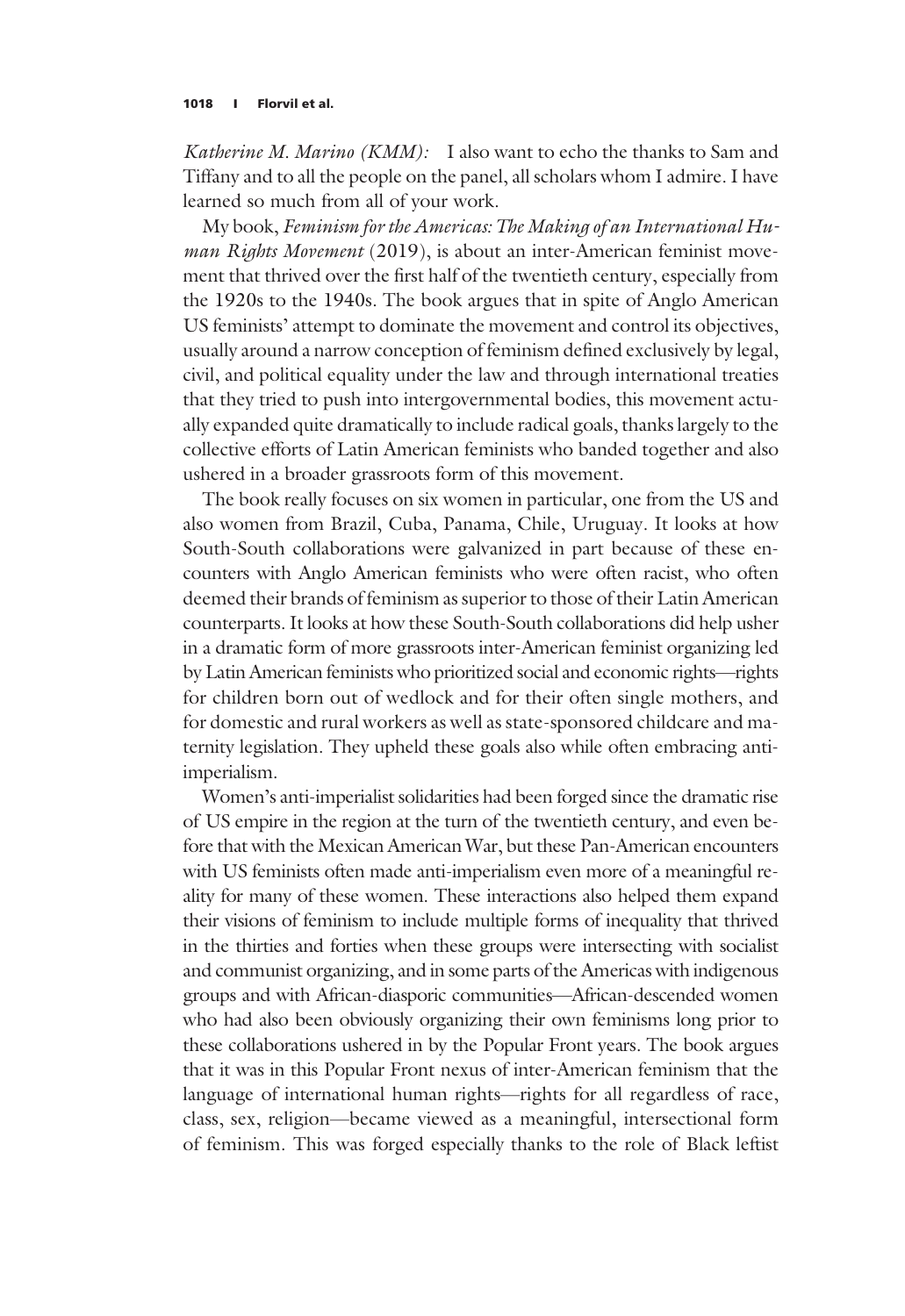women from Cuba and from other places who were insisting to their mestiza counterparts that antiracism needed to be part of an inter-American feminist agenda.

One of the outcomes of this was that it was a group of Latin American feminists who pushed women's rights under the UN Charter of 1945. They did this over the explicit objections of their British and US counterparts at the San Francisco conference that drafted the charter. There, British and US women who were delegates to the conference believed that women's rights were either unnecessary or too controversial to include in the UN Charter. So the book overall underscores a point that I think all of the works of these authors on this panel underscore—that feminism did not originate from white, Western European, or US women, and that in fact women from the global South―Latin American women, African-descended women―have been at the vanguard of global feminisms.

Robin Mitchell (RM): I echo the thanks for Samantha and for Tiffany for inviting us here today. Like Annette's, my book, Vénus Noire: Black Women and Colonial Fantasies in Nineteenth-Century France (2020), came out, officially, on January 1, 2020, although the press started shipping it sometime in December. And I found out about that from many of the people in this room posting pictures of it on Twitter. And it was absolutely amazing.

What the book looks at is the appropriation and the production of Black women's bodies, and the attempts to show how these bodies helped talk about what was represented as a defeat in what would become known as Haiti. My book takes place in the late eighteenth century through the end of slavery in France in 1848. What I wanted to do was to look at the defeat in Saint-Domingue that had always been represented to me as a white male defeat, and I mean that in terms of the idea of revolution as male space. I wanted to look at how that defeat helped fuel certain types of colonial fantasies, not only about a colony lost but how Black women helped white French men and women imagine a new identity. So, in essence, the book is about looking at the people who were looking at Black women's bodies and listening to Black women's voices.

I started out with a short biography of the three women that I talk about because I needed to show what white contemporaries knew about them, or thought they knew about them. I hope it helps the reader understand the lengths that these Black women went to, to manipulate them when they could. And so I chose three particularly visible women who loomed large on the French landscape in the beginning to mid-nineteenth century: Sarah Baartman, who's also known as the Hottentot Venus, who was brought from South Africa and paraded around as a spectacle; a young Senegalese girl by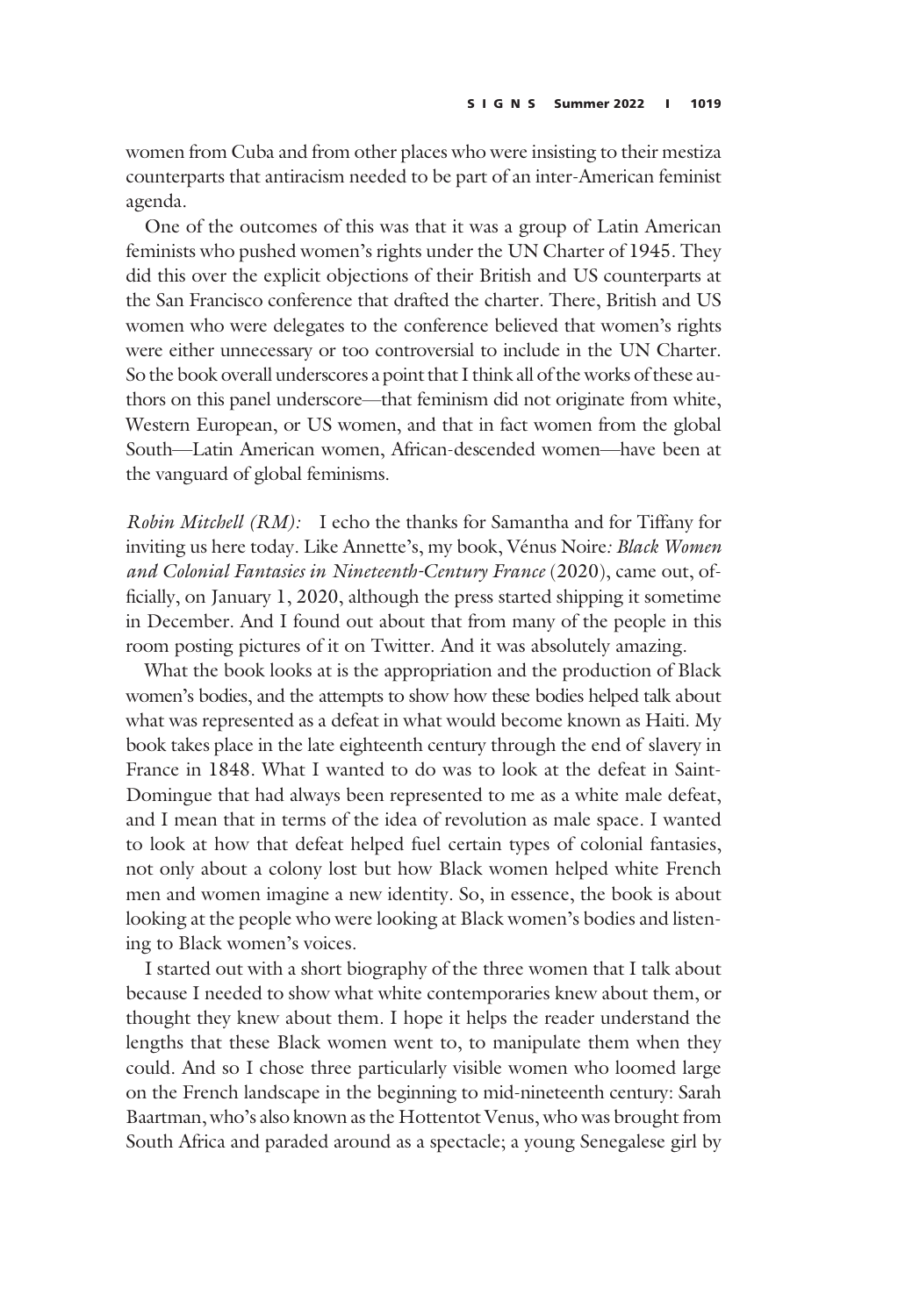the name of Ourika, who was purchased and gifted as a house pet to a French noble family; and Jean Duvall, the common-law wife of the poet Charles Baudelaire. What I wanted to look at is how colonial fantasies and colonial imagination intertwined with a type of racial ventriloquism, and how ... white French people saw the Black female body as a useful way to talk about things that frightened them, that annoyed them, that angered them.

And what I found when I started doing my work was that while these women had all been talked about separately, none of them had been talked about together. I thought that putting them together gave us another conversation that would tell us something new about France itself. Annette's book referred to the imperial order, and for me what was important about the book was that the French Empire and the imperial order never looked like people thought it did, or how people talked about it. There were always Black people roaming around, and people saw them. They were present.

So, for me, it was a historical journey, but it was also a way of recalibrating twentieth-century France. By that I mean what this book shows is that Blackness was always built into a model of French republicanism and French imperialism, internationalism. Whatever you want to talk about related to universalism, Blackness was always there. Part of the project of nineteenth- and twentieth-century France, in my opinion, is erasing that Blackness in order to have some kind of universal France that doesn't exist. I hope the book complicates how we talk about France earlier and therefore how we talk about it now.

Jacqueline-Bethel Mougoué (JBM): I just wanted to echo what everyone has said thus far and to thank all of the panelists, Samantha, and Tiffany for bringing us all together.

My book, Gender, Separatist Politics, and Embodied Nationalism in Cameroon (2019), has several takeaways. I use Cameroon, a West Central African country, as a case study and key example of many of the research questions that I had and many of the conclusions that I made. One of the main takeaways is how ideas or issues related to ideal womanhood can shape imagining or ideas about the nation and drive nationalist movements. Women, and ideas about gender norms, have always been and will continue to be at the center of how we understand the nation.

Of course, you have multiple people who are debating and grappling about what this ideal womanhood looks like. And in the case of Cameroon, it's a very conservative ideal womanhood. But in my research, I found that women were exerting or exercising what I would call and what many scholars of gender studies would call "feminist actions." Many of the women I was looking at or researching did not identify themselves as feminists, even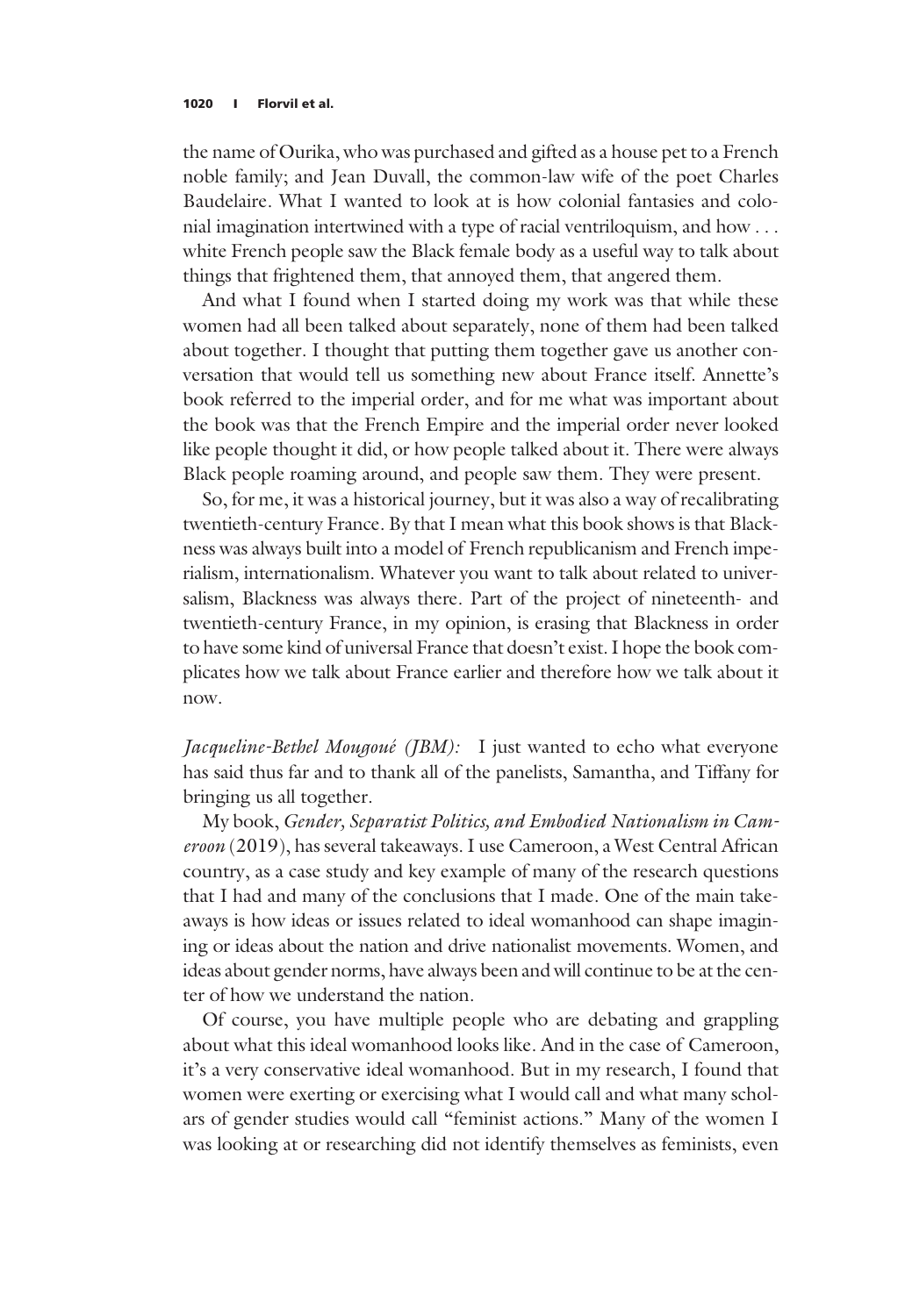though they were embracing and participating in what many scholars would call feminist actions.

The second key takeaway is that everyday actions are very much politicized. When I say everyday actions, I mean how we talk, comportment, how we walk, the clothes that we wear, whether or not we gossip. All of these issues can be at the heart of political debates and ideas. If we look at Cameroon as a case study, particularly during the 1960s into the early 1970s, what you have is a country that has just emerged from dual colonial rule—the British and the French. This newly independent country is very much fractured when it comes to ideas about the nation. And the areas that I specifically focus on are the formerly British-ruled regions. The political elites felt that they were under another form of colonization by their French counterparts in the country. And they were very concerned about this question of "who are we" as a nation in a Francophone, or French-speaking-dominated, African country. So what you see is that there are local African ideas about nationhood that are also drawing from European legacies to define themselves in terms of everyday comportment, clothing, and food: "We speak English, we wear British clothes," or "our women know how to cook African food and also British pudding." You see all of these debates unraveling in the 1960s and also in the early 1970s.

One of the main things that I would love readers to take away from my book is this idea about what feminism looks like. I remember giving a talk at an unnamed fancy school, and in the Q&A someone said, "but this is not feminism; the women you are talking about are not engaging in feminist actions." I had to swallow and sort of think a bit. And then I had to respond and say, "Indeed it is. But it's not the feminism that we may envision in the Western world." What I find fascinating about the feminist actions that I look at is that the women were making changes; it's conservative, but they're absolutely making changes slowly. It's not kicking down the door with guns, but change is happening, such as women progressively entering parliament and young adult women increasingly participating in organized sports.

So, that's the overview of my work, which is very much about connecting the past and the present-day period.

RM: I want to respond to what Jacque just talked about because it's really sticking with me—this idea of Black women's feminism and what is exactly feminism? And what that looks like to other people.

I'm always particularly struck by the way so much of our work is sort of predicated on a belief by the dominant culture that Black women are safer in some kind of way, and are therefore useful to use, and how not safe we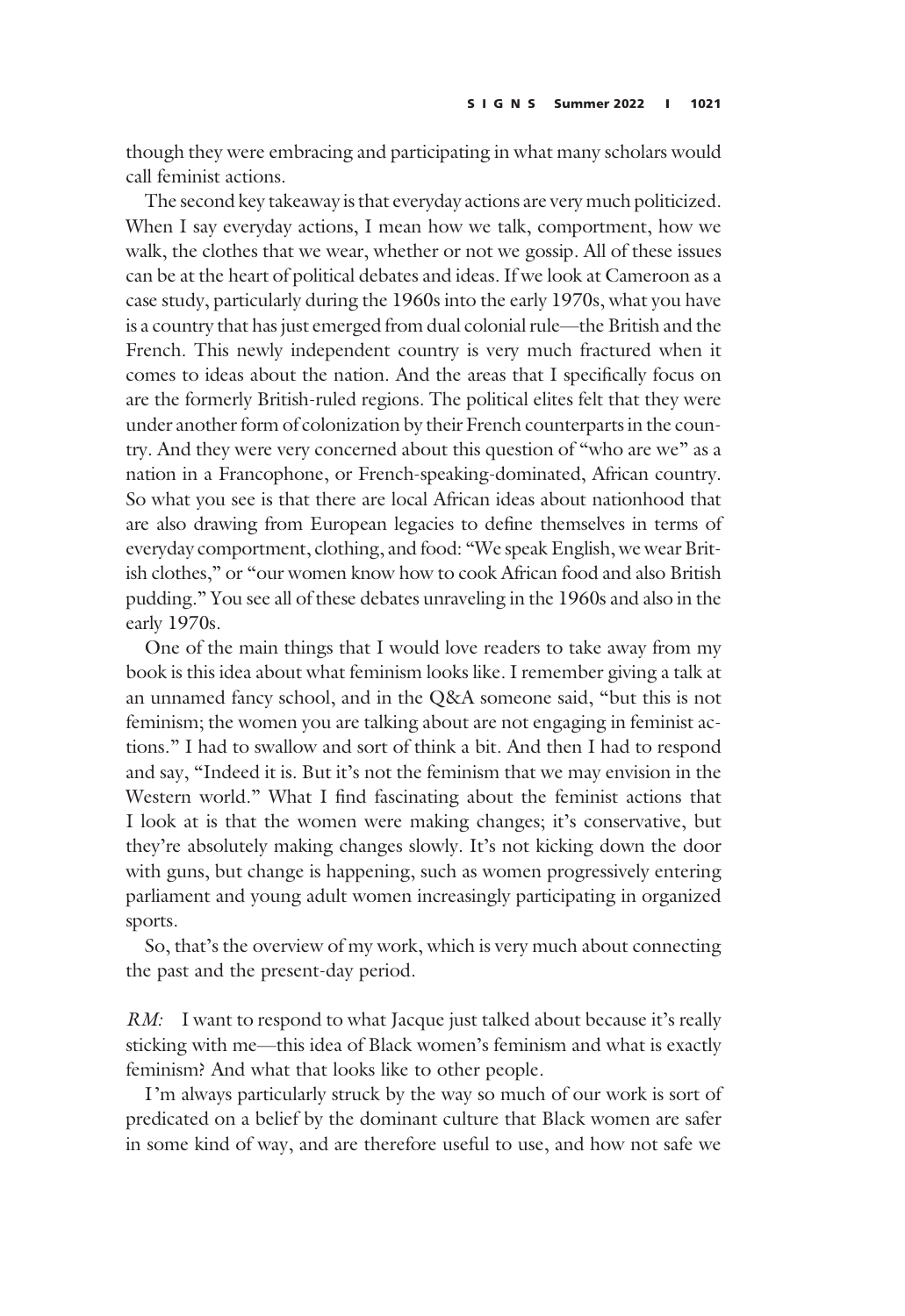are at the same time. But I'm also struck by how this is sort of expanding what feminism looks like. I work in the nineteenth century when this kind of terminology doesn't really exist. I'm early in the nineteenth century, yet I see a type of agency and feminism in the women I write about. If you look at Jean Duvall, who was married to Charles Baudelaire, on the face of it, it doesn't always look like she has a tremendous amount of agency. But she actually does, and she uses what agency she has when it is appropriate for her. For instance, Baudelaire hits her on the head with an anvil, he injures her, and then she poisons his cat. And to me that's feminist. That is a feminist moment. She has not a lot of agency, and she takes a moment where she can actually say, "I can actually do something to you too." And she does it. And I think that those are important moments. So I want to make sure we push the boundaries of what Black feminism looks like as much as we can. Because I think once we do that, we start seeing moments of empowerment everywhere.

TNF: I think Robin and Jacque raise really awesome points because I see that with discussions about Black German feminism, especially what constitutes Black German feminism. Oftentimes when we think about European feminism, it's certainly a sort of a white feminism that's pitched, and in many cases it's also a very heterosexual push for gender equality. And what I find fascinating about Black German activist-intellectuals in the 1980s and 1990s is that they were using very queer strategies. They're expanding what feminism can mean in Germany. They're not avoiding working with their fellow Black German men. That is not a possibility for them. They see men, see Black German men, and other men in the diaspora as a part of these larger discussions about liberation, how we articulate new visions of what Germany can constitute, how we also articulate new versions of belonging and citizenship. Even though Germans are like, Black Germans, they don't exist, or those numbers are small, why do we bother? But the Black German movement and activists in particular are pushing back and saying, "We matter because Blackness has always been here in a variety of forms. And we're raising attention, and excavating that knowledge so that you guys all can get it." The colonial legacy, in particular in Germany, is tied to particular notion of blood, descent, and identity, and this logic shaped othering practices and discourses that led to the Holocaust as well as a variety of other forms of genocide in the German context.

So I think what's so interesting is that we see queer strategies in place with Black German women. We see them really doing interesting things in terms of thinking about queer belonging. Their practice of queer belonging entails moving beyond biological kinships or even marriage; they form diverse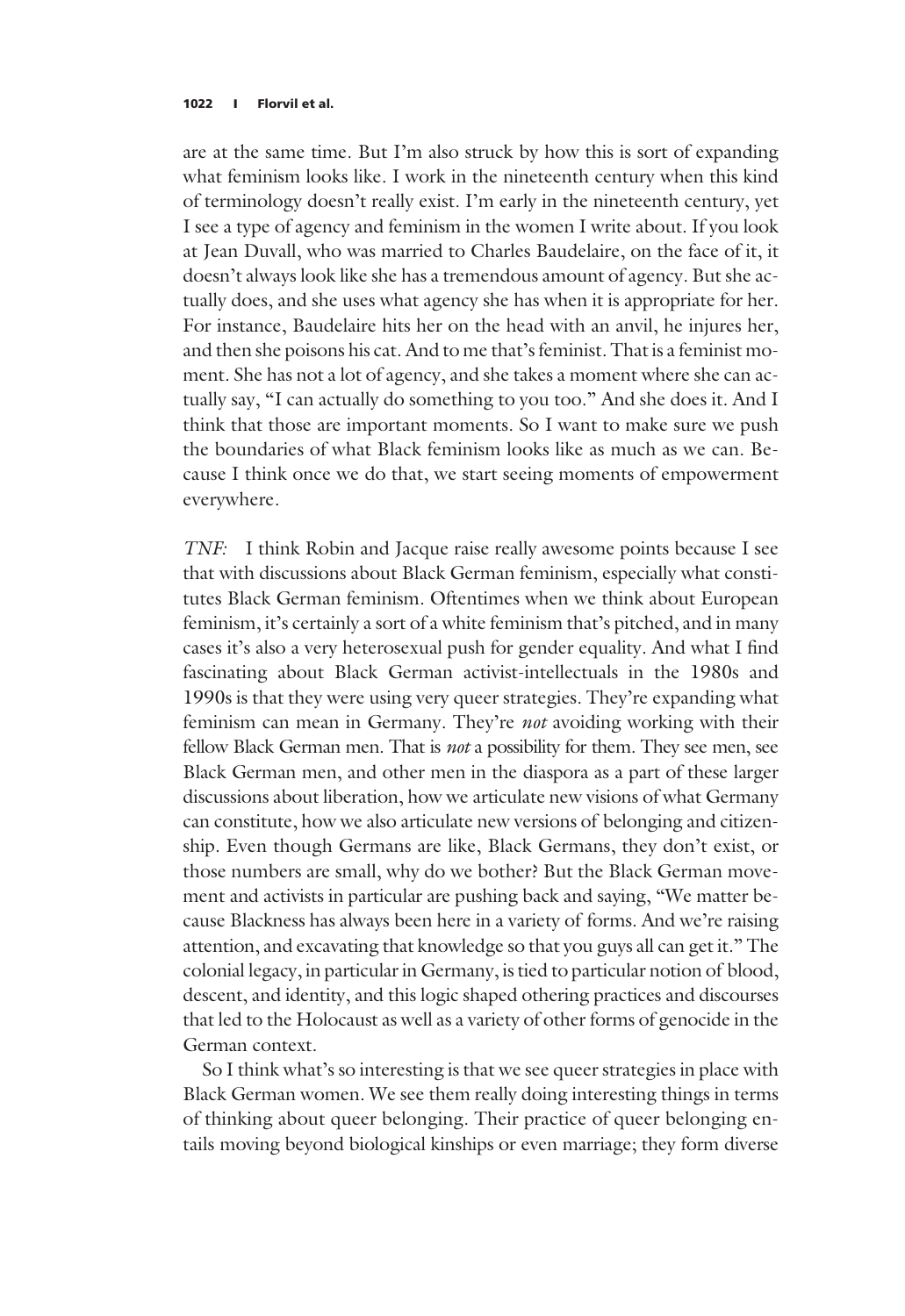relationships that extend beyond filial connections. Black German women also used their marginality to challenge cisheteronormativity and essentialized notions and practices. That internationalism, for Black German women, in this case, is not only within the confines of Germany, but they're also expanding what they consider internationalism to be without even leaving the borders of Germany. Internationalism for Black Germans meant solidarity with South African antiapartheid activists who were living in Germany. It could also mean connecting with Nigerian expats who were drawing attention to difficulties in their country. As a result of this perspective, you see feminism coming in all of those versions of activism.

JBM: I wanted to add to what Tiffany and Robin were saying, and also, someone in the chat was asking, "what is feminism?" It depends on where your research is or who you are speaking to. The women I'm looking at were in the 1960s, 1970s, and I'm saying they're engaging in feminist actions. These feminist actions are ones in which they're embracing domestic roles but also cosmopolitan, progressive ideas. And to be fair, I just want to clarify that a lot of this is also based on their socioeconomic background. These women went to Christian mission schools; subsequently, they are high school and college educated. So there's this idea of, yes you can be a universityeducated woman. But make sure you cook your husband's food with your own hands. And if you have a maid, the maid can cook your kids' food. But make sure that your husband's food is always cooked by your own hands. Women use their own labor for that as a way to embrace certain ideas about male domination. But at the same time, if you look at them within different spaces, particularly within women's organizations, they don't shy away from working with men. They absolutely want to work with men. Men show up at the women's meetings. Men are there, and the women keep saying we can't make changes without the men. Also, there's also a lot of emphasis on maternal power. And so the feminism that I'm particularly looking at is one that is really, really driven by maternal power, biologically and symbolically. There is this idea that girls and women are the *mothers* of the nation, or they're future mothers. Women who are mothers or seen to be mothers for the future understand that they hold some level of political power.

KLG: Let me just add that it seems to me, and what I'm hearing here, and I think what animates a lot of our works, is this notion of the danger of the definitional. That even feminism, which is a term that attaches to progressive, and to what is deemed correct and right, et cetera, can become something that's narrowing, excluding, and limiting. And going back to thinking about this, particularly in this moment, knowing that so many of us have just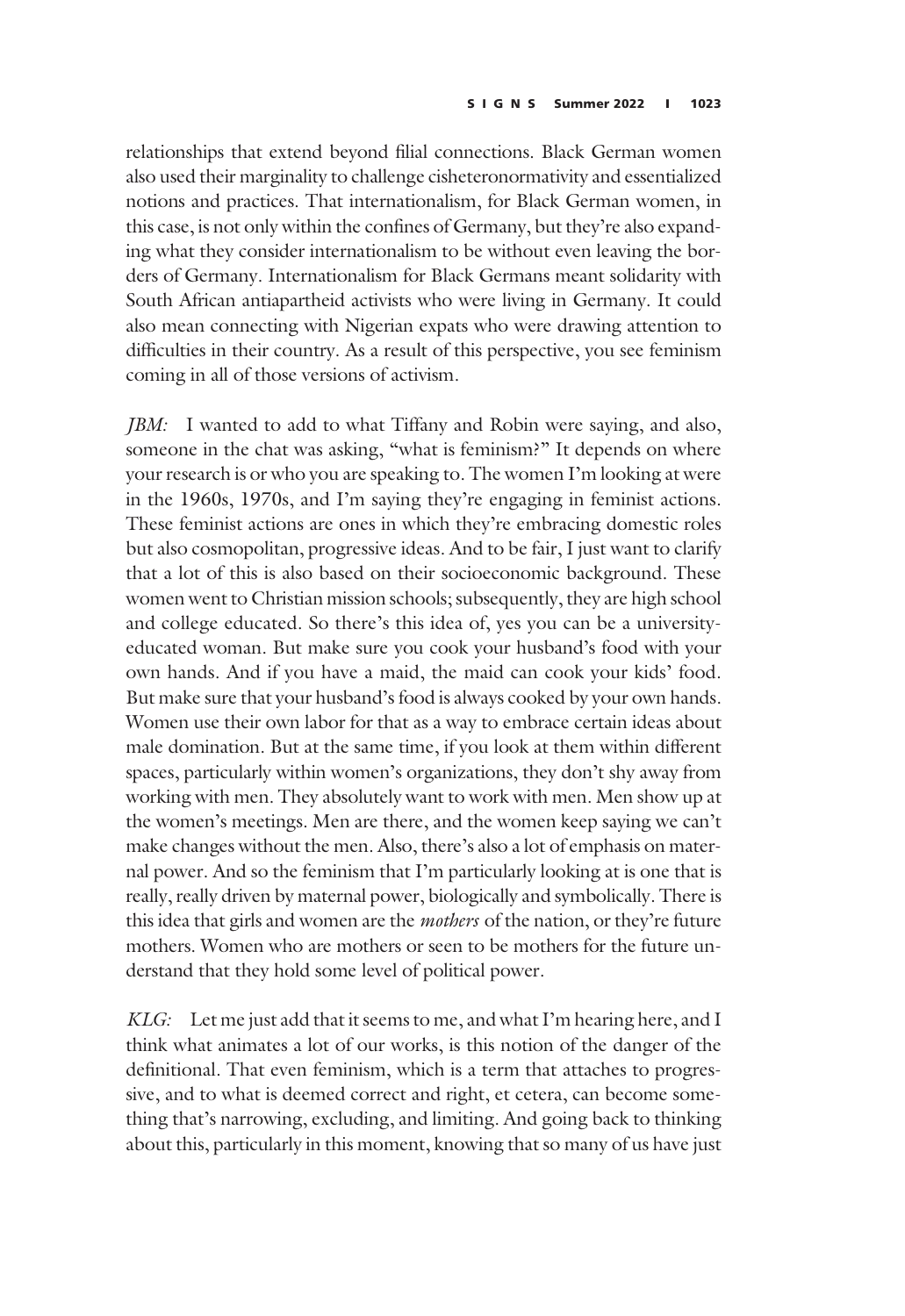come off watching the inauguration, and seeing Kamala Harris and Amanda Gorman, and thinking about the possibilities of feminism. The way in which my own work, and this book in particular, inserts itself is, I think, in asking that we resist demands for political heroism from women of color. Particularly in this really crucial moment.

This became incredibly stark for me in the days following Kamala Harris's nomination as vice president on the Democratic ticket. The Twitters came out and were kind of like, okay, cool. Now Kamala, what are you planning to do about racism, misogyny in the US, also the caste system in Southeast Asia and its diaspora? Also, how are you going to make amends for your time as a prosecutor and fix mass incarceration? And also how Black are you really? Do you know how to dance? And she'd *just* gotten the job. And folks were setting her up to fail in all the ways. And the people who were doing this, who are doing this, who I think are holding fast to some of these gendered expectations, are my Twitter folks––not racists and trolls but a community that I'm a part of in this world. So I've really been thinking about this today, a day that for me and for others is about celebrating women of color to a large extent. But I do think that as we're having this conversation, and what's kind of internal to our work, is that we have to be careful, full of care, when we put all the things that we hope for and need on the shoulders of Black women.

SP: I feel like I should acknowledge that we're having trolls invading the chat for those looking at it. Folks are hijacking names, but I'm just removing everyone doing it. I just wanted to acknowledge that was happening. You all are doing great. Keep talking to each other. And if I'm distracted, that's why. I just want to keep the conversation going. Thank you all for being here.

RM: I think what you just said is so important, because it was really important to me that the book not create heroines. I wanted you to see human beings, and I wanted you to see them in all of their complexity. I wanted you to see when they reacted with anger, or when they reacted, if they had a moment of joy, if they made decisions that were hard. That was really important to me. I didn't want people thinking that they were anything but human beings who lived lives of enslavement sometimes, of freedom sometimes, of degradation and humiliation, but were always human beings. And I thought if I did that, then the book was okay.

So I was just thinking about Kamala, and you're right. I mean, literally ten seconds after, it was how is she gonna create world peace by herself? And it was like, damn, can she have five minutes to like sit? And I think it's really important. I also think that most of us feel an incredible responsibility to the women we write about, to our subject matter, to get it right because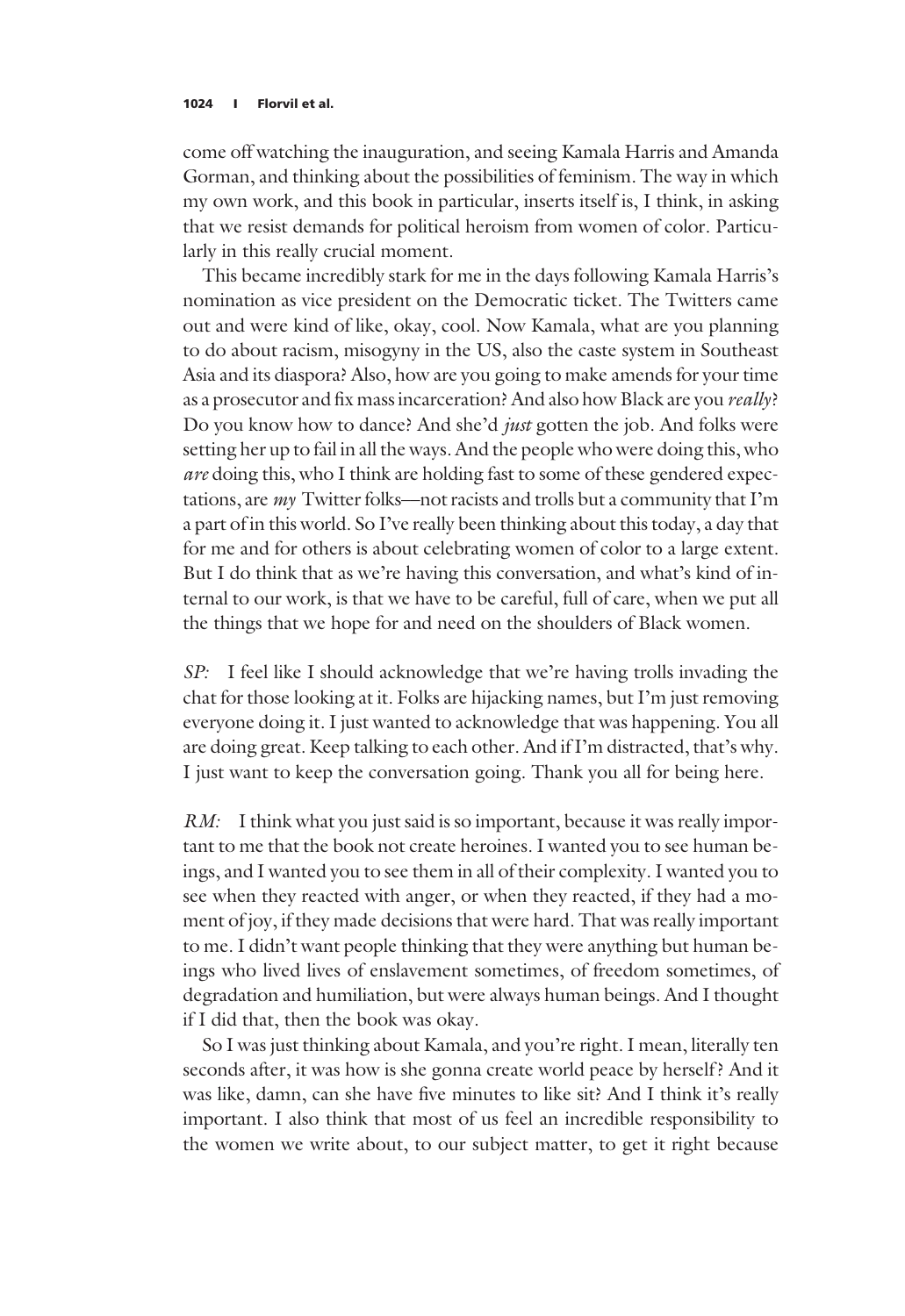so much of it is what lives in the archive, it's fake. So how do we tell stories about people whose contemporaries did everything they could to erase them from the archive?

AKJG: I guess I'll jump in and say too that there are such beautiful connections between what Kaiama just said about the dangers of the definitional and what Liz Jacob is saying in the chat. That there's possibly something liberating, something valuable about this kind of shape-shifting quality of feminism based on the corpus of texts and the people that we think about and write about, a kind of feminism that refuses that order, that refuses to be pinned down into a particular kind of definition.

I think there's value in that. It's challenging because at the same time we're producing this work *about* that kind of feminism *within* a particular order of knowledge that thrives on the definitional. And so I know that one of your questions, Sam, was about disciplines, that our work is also interdisciplinary. And part of that work of disciplining is also the work of defining, defining in ways that are legible because apparently having that common definition as a baseline allows us to have a conversation. And in some ways that's true. But in other ways, also, the women we write about, think about, are ones who at the same time are straining against the limits of those definitions and of those disciplinary ordering gestures in ways that I think are really productive.

Where my thinking and my research is going now—this is like a third book down the line, but I really want somebody to write this book, and if nobody does it I guess I'll have to write it myself: I really want to read a book about French Caribbean feminism. What does it mean to think about, to come back to your question, Sam, about geography? The ways that feminism or Black woman's practices of feminism challenge and exceed the boundaries, not only of definition, not only of time, not only of discipline, but also of geography. What does it mean to locate Black feminism beyond certain national borders?

So I think that ultimately if we don't walk away with a clear and single definition, that's actually the point, that's actually what's productive because it allows for so many more possibilities.

KMM: I just wanted to say that I appreciate this question that Robin posed: how do we tell stories about people whose contemporaries did everything they could to erase them from the archive? I've been thinking about that question a lot lately, partly because I just read Jessica Marie Johnson's wonderful book Wicked Flesh: Black Women, Intimacy, and Freedom in the Atlantic World (2020), which does such a successful job excavating a network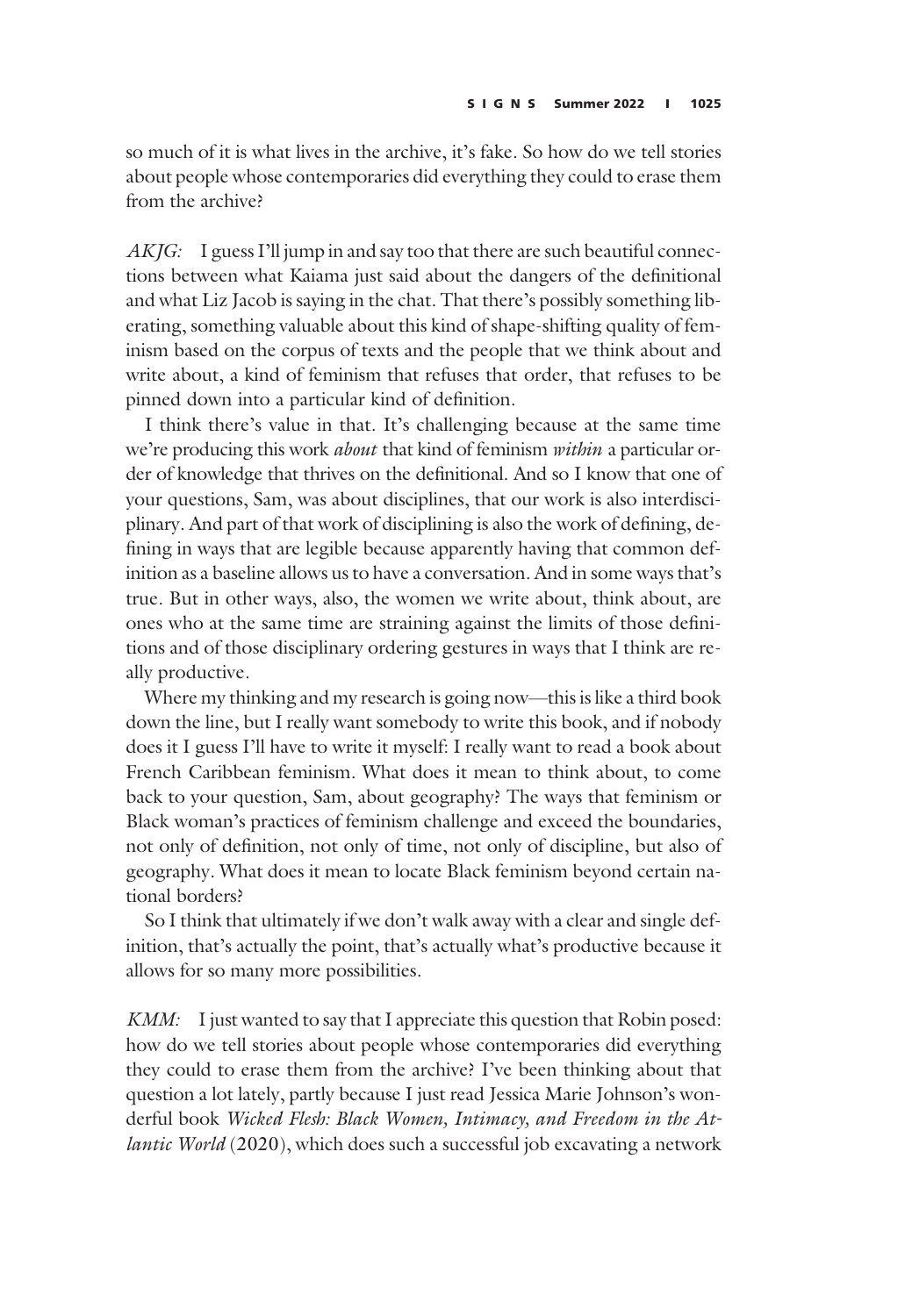of women, and relatedly I think her book offers a wonderful way to expand our notion of global feminisms. I found her concept of Black femme freedom, her use of intimacy and women's relationships with each other, especially her use of baptismal records and naming practices, moving and so theoretically, methodologically, and historically helpful in thinking of the question in relation to my future work. I'm starting to focus on Afro-Panamanian communist feminist Felicia Santizo. She was surveilled by the US Army in the Panama Canal Zone for a decade in the 1950s. So I've been thinking of this question about how to use these archives that are created in explicitly violent circumstances and, on the other hand, that do provide information. I'm finding all of your work and Jessica's work extremely helpful in helping me think through different methods of reading these sources, and also of learning more about Santizo and her networks, her relationships.

SP: Our next question was about archives, and that was a great segue into it because one of the things I'm thinking of is the methods everyone here innovatively uses to construct archives, which are radically interdisciplinary and also radically different across your texts. As a reader, I thought that was amazing, both on an intellectual level and, for those of us who are early in our research processes and practices, on an educational level of how to continue with this kind of research that's not clear from the usual archives.

JBM: Yeah, I just wanted to address the archives and issues about drawing on different disciplines in our work. As a trained historian, when you want to include issues of gender or feminism in your work, it can be a bit of a challenge. It's especially the case if you're working on particular areas or on a specific country like I am, Cameroon, where there's one, maybe two women historians; it's all men writing. And they're mainly writing men's history. I have to draw from other disciplines and other kinds of scholars who are writing about Cameroonian women—anthropologists, sociologists, and those in literature. So, I really had to stretch my definition of the methods that I could and should use and also really stretch the sources that I used. I'm a trained historian, but half of my book's citations are by those who are in anthropology and political science because those are the scholars who were addressing issues about women and gender. Not historians. And so, as I look at the new dissertations that are being done, it's really exciting to see this field of African feminist history slowly emerging. But when I started doing research, it was tough.

I have to acknowledge that it's really important to talk about one's standpoint when one goes to the archives. As someone born in Cameroon, I didn't have to jump through all of the administrative hoops that many people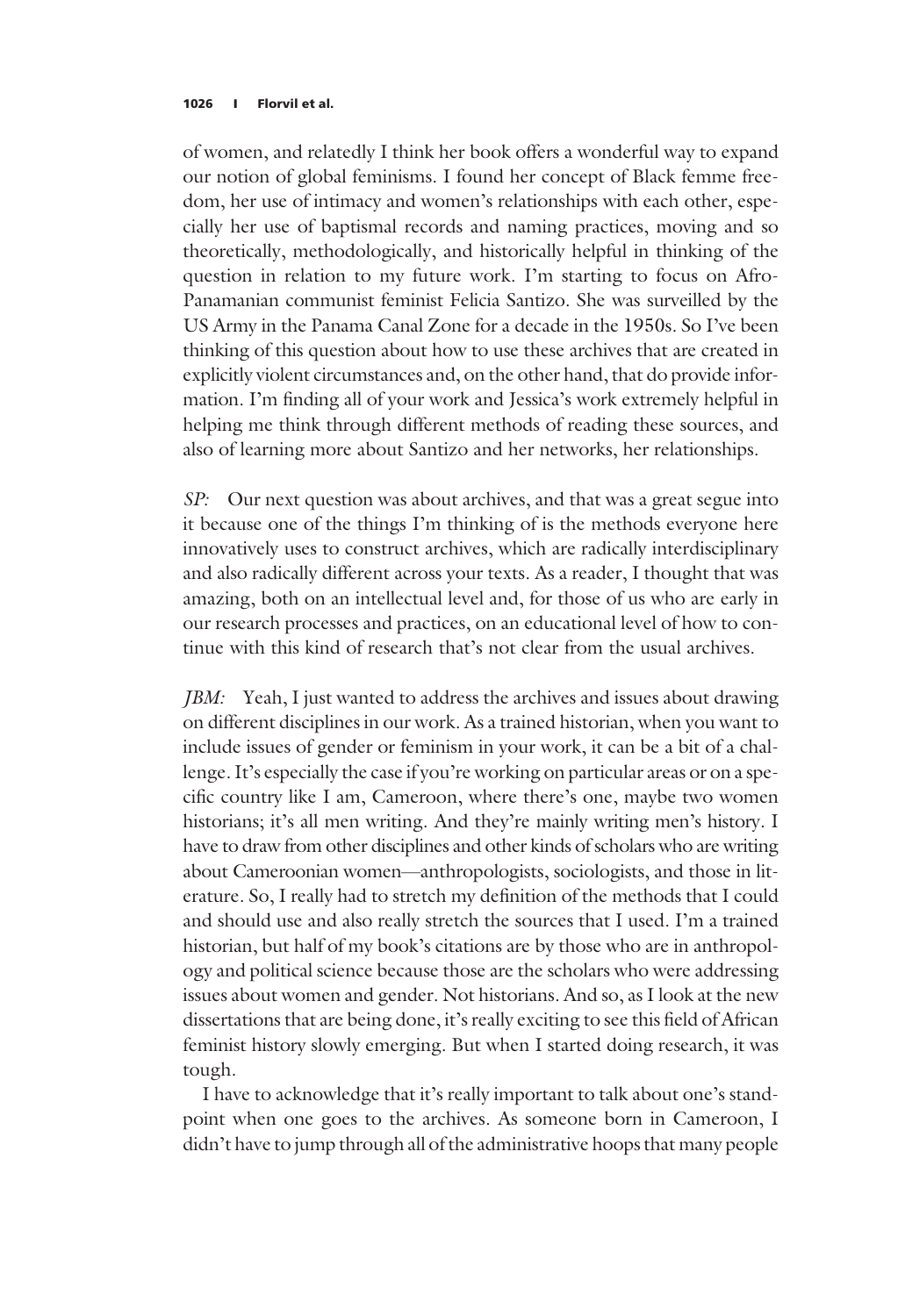had to jump through. I took a family friend, an "aunt" who was in her sixties. She cooked some food and took it to the chief archivist. Also, we had a bottle of whiskey that we gave to him, and we had access to the archives for a year. But this is just the way it is. I'm just being honest. I could pull on these family ties. I could pull on being born there, and having active family ties. But at the same time, I was at a disadvantage when I was pulling from oral histories or oral stories. People were saying, "you must know, ... you must know." No, I need you to spell it out for me. Whereas if I wasn't from there, they might be more careful or detailed in the information they share. So I think that one's standpoint is really important when we talk about archives and what we can access or not access. Also, one's age. I was interviewing women who were in their fifties and sixties. I look young for my age, but I would come in there, and they'd be like, "who is this young girl?" So, I would once again rely on aunties, and they would show up and say, "This is our niece, her research is legit. Okay, time to start talking."

KLG: So I dare say, I'm probably the most "not historian" of this little group, but that is not to say that I'm without an archive. And that's because to some extent, in the worlds that most interest me, truths are best told in fiction in some ways.

Someone in the chat mentioned Marisa Fuentes, and I remember some years ago now in a workshop conversation with Marisa and Jennifer Morgan—this must have been right before Marisa's book on the lives of enslaved women in eighteenth-century Barbados, Dispossessed Lives: Enslaved Women, Violence, and the Archive (2016), had come out. We got to discussing the inevitable questions, the ones that Jacque just raised, for example, of how to account for the experiences of those who aren't documented or aren't recorded by the archive and, especially in the case of this conversation, the experiences of the enslaved. How do you retrieve certain stories from the archive and integrate them properly into the historical record when that record actively denies or denigrates them? And I'm using that vague term "account for" very deliberately because it contains everything from narration to representation to enumeration and so forth. But anyway, Marisa and Jennifer were rightly and carefully addressing this question of the impossible accounting for as the fundamental conundrum and the fundamental bind that they faced as feminist historians of slavery.

And I remember feeling in that conversation, a certain kind of certainty about how much of a "lit person" I truly am—feeling kind of deeply aware of how the narrative fiction that I spend so much time immersed in readily awakens the ghosts in the archive. How certain works of literature can kind of posit a non-consumption-based empathy that, of course, while potentially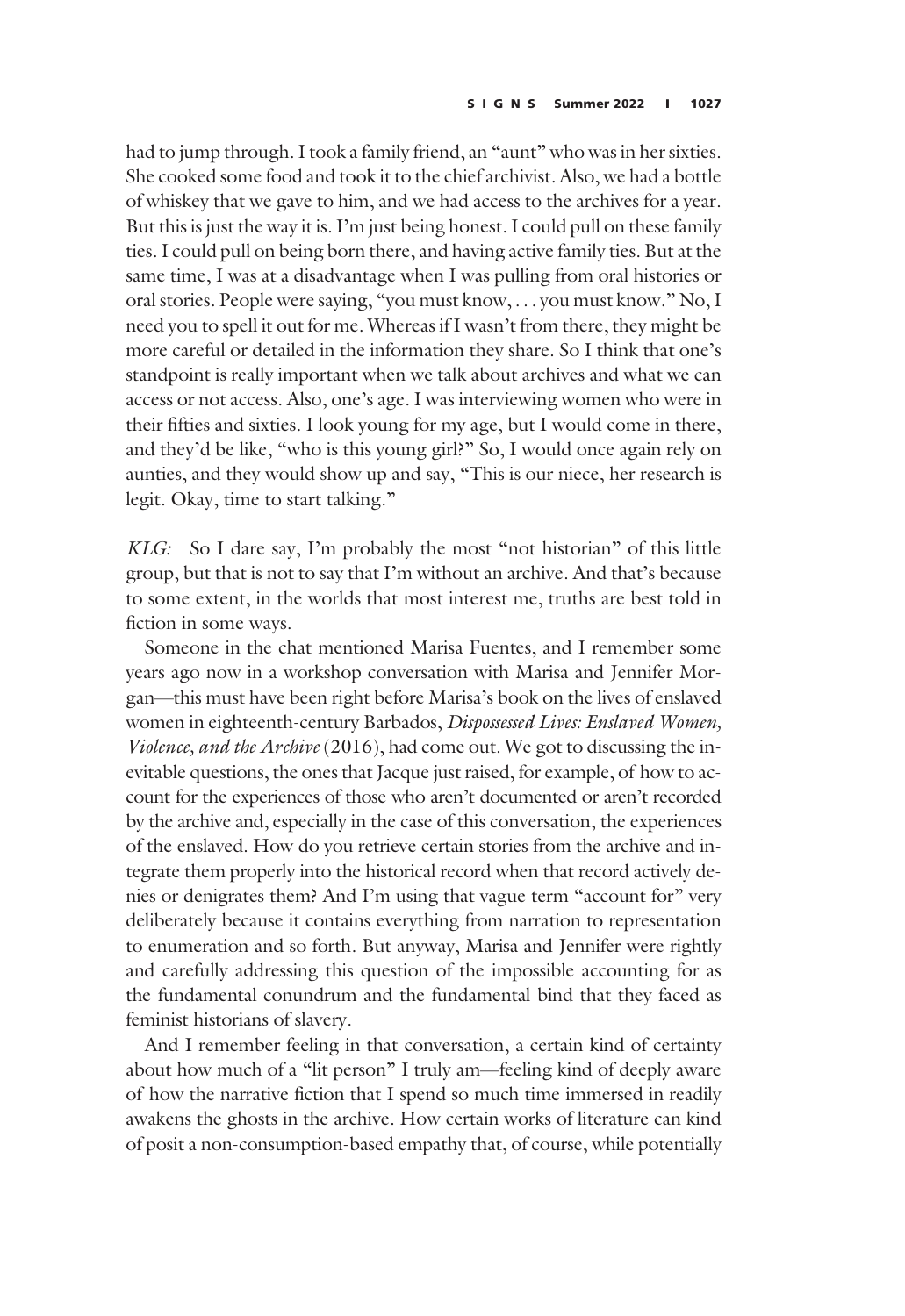dangerously imperfect, also allows us to dwell a little bit in the space-time of history. And so when I was curating the sources for my book, the corpus, choosing the novels was a matter of identifying literary works that provoked me to want to dwell in and know stories at the same time that the stories were telling me that they couldn't be fully known. So these were kinds of reminders of the impossibility of fully knowing the past, fully knowing anyone's story, and understanding that that's a burden we all have to accept with a measure of grace as we pursue the work that we're doing.

AKJG: On the heels of that I'll say that I'm also a lit person; I'm not a historian. I pretend to be a historian on Twitter so I can get to go and stay at Robin Mitchell's villa with a pool [laughter].

But it's so interesting, Kaiama, what you're talking about, the unknowability. Valuing that quality of unknowability and sitting with that and wrestling with that. Because I've been thinking a lot about archives—the desire to recuperate that story, because the absence of that story, the truncation of that narrative is a violence that has been done. And we have this impulse for redress. How do we bring wholeness to this record of fragmentation?

And yet there's also *value* in that fragmentation, the ways that those fragments then *resist* certain kinds of wholeness and order. To maybe give a more concrete example from what I'm working on right now, it's an archive that begins for me in a conversation between two writers, between two Caribbean novelists, Évelyn Trouillot and Merle Collins, at that epic Caribbean Studies Association in Haiti. Évelyn Trouillot says, in passing, there's very little work that has been done on children and slavery. And I thought, oh, that's interesting. That's just a sort of passing thing. And then that opens up an archive for me that now goes into Trouillot's novel about an enslaved girl, Rosalie l'infâme (2003). And then that goes into an archive that engages with literature *and* with history because it's a novel that is based on a historical event that's also a myth that's also legend. So this archive is one that begins to weave among genres, where questions of recuperation and wholeness now have to take a backseat. Then we have to sort of sit with that fragmentation and think about what that fragmentation at once testifies to, but also what it gets us.

I think that with my first book, thinking about Black women in the twentieth century, I really wanted to bring that wholeness, because my point of departure was seeing this sort of gaping hole, right, and seeing that these women were *there*. And it's not only a question of hearing them; we think a lot about silencing in the archives, and rightly so, but also about visibility. What does it mean to quite literally see them? And so as I move into this new project, I'm thinking a lot about what it means to work with archives that crisscross genres.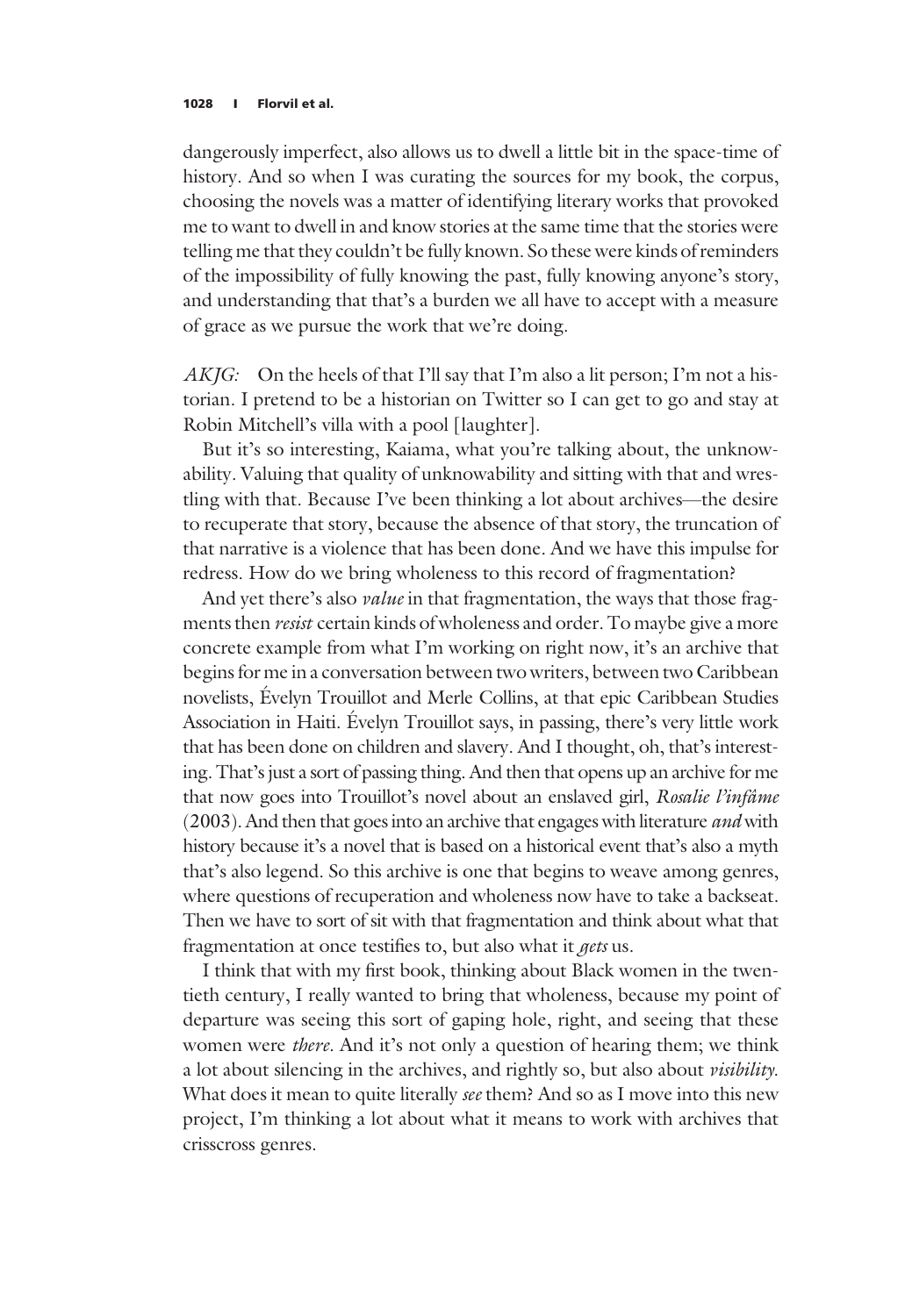But also beyond thinking about archives in this sort of abstract sense, I want to make this connection to what Jacque was talking about earlier about navigating archives as physical spaces, and navigating the things that we find in archives as very tangible, real documents. The frailty and the fragility of those documents, the incomplete nature of those documents, and sometimes being overwhelmed by the sheer volume of those documents. Navigating our access and our presence in archives, not only what we do with the archives and in the archives but also what we do to the archives.

To kind of piggyback off Jacque sharing a story in the archives, one of the really strange moments for me in that physical space—I was doing this research in Benjamin Franklin's library at the American Philosophical Association Library in Philly. It's this amazing, beautiful space. I'm sitting there, and I see this letter written by an enslaved boy to Benjamin Franklin. And it's in French, and I'm like, Oh my goodness, it's amazing. Now I'm the person you don't want to sit next to in the archives, because I'm so very chatty. I talk so much. And it's very, very irreverent, and I'm working on that. But in that moment, I've been having this conversation with this person in the archive who's sharing the space with me. I'll never forget, he's a very well-meaning white Frenchman, and we've been having this conversation in French. That's how I know he's French. And so I see this document, and I can't read the cursive, and so, in French, I say, "Can you help me make out the handwriting?" And he starts to read this letter aloud to me in English. And I'm so struck by what my physical presence in that archival space did to that archival space in that moment because there was this disconnect between this conversation we had been having in the present in French, and now suddenly the inability to understand me as someone who can be French or who can speak French, like in this historical exchange. And so it's really striking to me to think about and to imagine with everyone else on this panel, the experiences that you've all had in archives as physical spaces. And what those elements and questions about access and navigation then do for our work.

RM: I'm going to jump in here, I'll tell you another archival story. Because they're absolutely right. I mean, our very presence in the archives, I don't think I've ever been in an archive where someone else who looks like me was also in the archive. I'm usually the only Black face in an archive when I'm there. And so it's scary and awkward, and when I first started doing my work, I had no idea what I was doing. And I still didn't have the language to look for what I wanted. I went to Musée Carnavalet and said that I was looking at Black women. And she said, "You know, we don't have any of those. You know, we sort of don't do Blackness." And there was a sign behind their head that said negré, and I was like, "um." And they were like,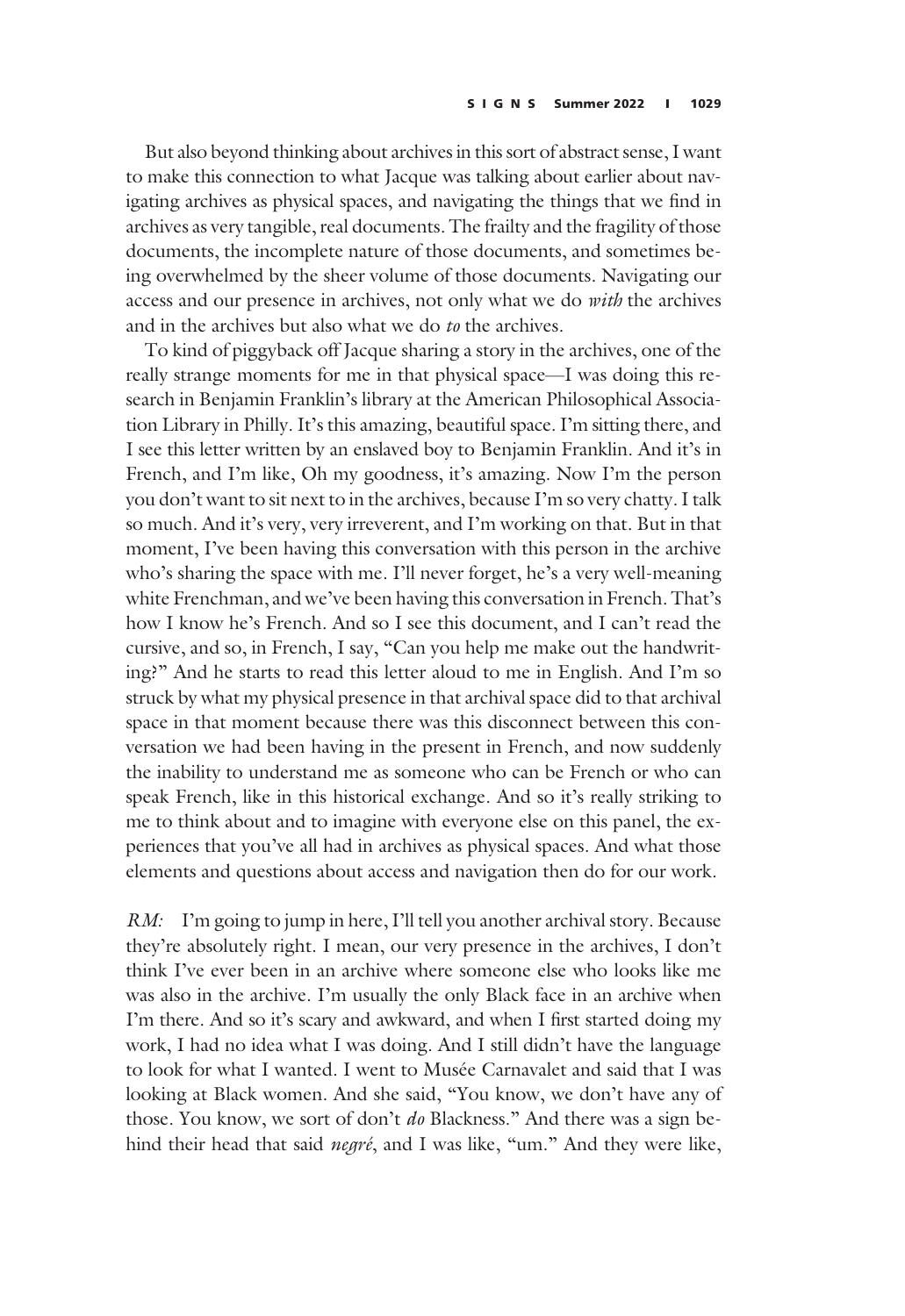"Well, we have that. That's all we have." And then there was a clock. That was a Black man with a clock in his stomach and I thought. ... And they were like, "Oh, that too. But that's it." And I was so discouraged. And I thought, okay, I don't know if I'm going to be able to do this. I was walking around Carnavalet and seeing the Palais-Royal painting and seeing the Black woman in the corner, who subsequently I found out was named Esther, front and center in this painting, and telling myself, "Okay, you're going to have to figure this out, and you're going to have to figure this out on your own. So what do you need the archives to sort of do for you?"

I was really influenced by Marisa Fuentes's book, as I'm sure everybody in this room was. I came into the archives thinking I'm going to find these women, their voices are going to be clear, and they weren't. If you've read my book, there's one word from Sarah Baartmann. It's "no," and that's a great word. And I'm happy that I got it, but I got that "no" through the autopsy performed by Georges Cuvier, who just didn't care enough about her to sort of censor himself. While she was alive, Cuvier was obsessed with examining Baartmann's physique, as that is why she was paraded around Europe. When asked if he could examine her, she responded, "no." That is, until her death, when her body was dissected by Cuvier to contribute to his theories on racialized science and a body cast was made of her. He noted their conversation in which she denied him access to her body, and in her death, he took it upon himself to violate her body anyway.

What I found out was that was my entry point—reading things by people who didn't feel the need to censor themselves about Black women because they didn't think they were important. And that's where I started finding what I was looking for. And for me, what ultimately became so important for my work in the archives and my work in general was, "Wow, these white folks are spending a lot of time trying to convince us that Black women don't matter." And it was like, there it is.

And so I'm sort of lucky in the historical work I do that truth isn't just best found in fiction. It's also found in history. It got to a point with my work that I don't care whether what they're saying is true or not. I just care that they said it. Now I need to figure out what they're doing with what they just said. That was sort of my entry point—to stop pushing so hard against these terrible representations and then start to think about what work are these women's bodies doing for them? And once that happened, I started to see not only what white French people were so worried about but why they thought a Black female body was so important to put in front of them.

The archives are tough. Anybody who tells you that they aren't is lying to you. Most of the time, you know what you are looking for, but you do not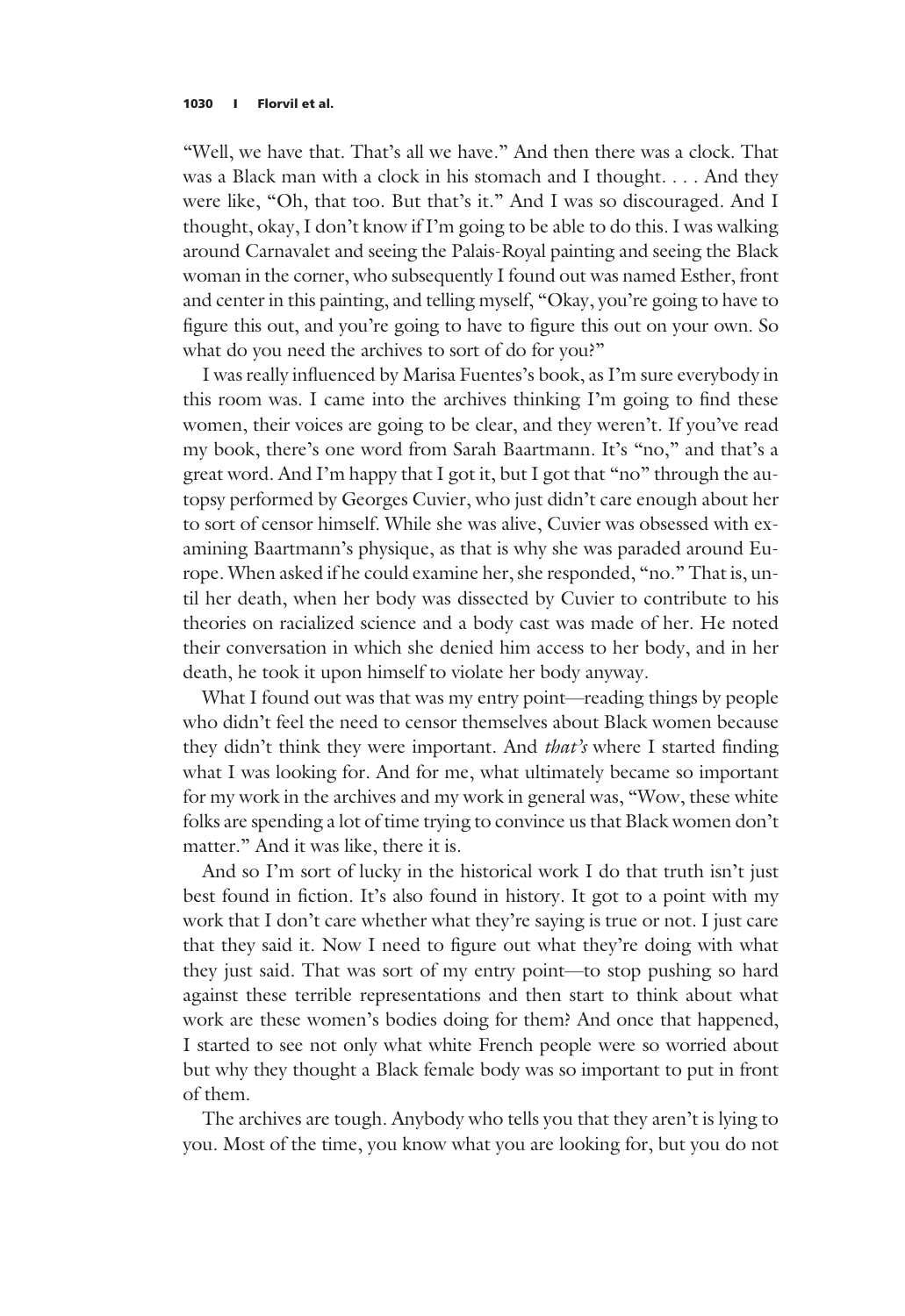know where to find it. And it is disappointing, and it is violent. You are reading terrible things about these women, you are looking at images that are terrible. I do not know about everybody else, but this book took forever for me because I just had to step back a couple of times and just get my bearings. You know, it was like, how many times do you need, you know, Black female vagina shoved in your face, with, you know, pithy commentary to make you just go  $[exbale]$ .... So, it was both a violent process but ultimately for me, liberating.

And this is the point in my talk where I give a shout out to Johanna Montlouis-Gabriel, who came behind me and checked all my translations and wrote little nice things like "I don't think that's what that means in the nineteenth century." But I had a group of people around me who were equally excited about the work I was doing. And I don't just mean the people I know. I mean the people I read. I mean Jennifer Morgan. I mean Marisa Fuentes. I mean all of these women whose shoulders I stand on, helped me figure out how to negotiate the archive and helped prepare me for what I was going to see when I got in there.

TNF: I also want to talk about the archive. I think in the US when I went to, for example, the Audre Lorde Papers in Atlanta, I wasn't the only one. I was like, Oh, there's another Black person. Yay ... I see you. You know, you're excited that you can see someone and then exchange glances and smiles. In Germany, that was an entirely different experience. So I wrote all of these archives in Germany and certainly in German, and I asked, "Do you have any bits of information?" So I wrote to the Bundesarchiv and all of these national and also regional archives to say, "Do you have anything on the Black German movement of the 1980s and '90s?" And they were like, "We don't carry anything that's less than twenty-five years old," and I was like, "What about East Germany and the fall of the Wall? But okay" ... So there's nothing there about them.

And then I wrote to some people who I knew were involved in the movement. I wrote an email to Dagmar Schultz, and she said, "Okay, I'll meet with you for coffee." Who does she bring to this coffee meeting? Ika Hügel-Marshall and Ria Cheatom. Both Hügel-Marshall and Cheatom were activists in the Black German movement. And they give me this cursory look and start interrogating me. Through our conversations, they accepted me. They also acknowledged that, "I get it. I understand." And then they opened up their homes and shared sources with me. Sadly, I actually had a horrible housing situation emerge during my dissertation research, and Ria Cheatom let me live with her. She was like, "Come, you've got mold in your apartment, come and live with me." At her apartment, she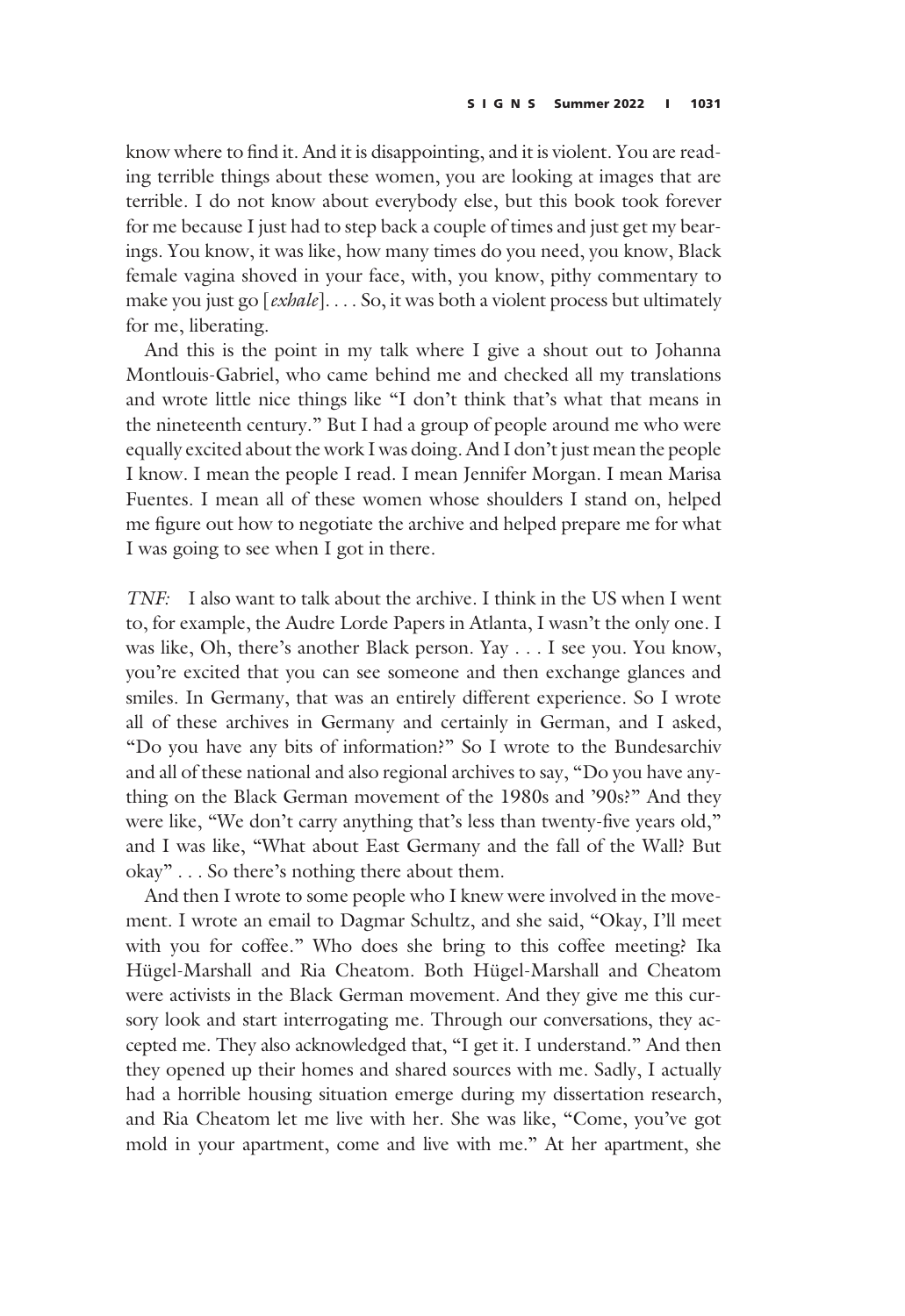had a suitcase of minute meetings, of flyers, of letters, of this sort of archive of the Black German movement. She asked if this would be useful to me, and I was stunned.

On top of that, Regina Stein was moving from one Berlin apartment to another. She said, "I have many boxes of May Ayim, one of the most prominent Black German activists of her generation and a well-known writer, in my Berlin basement that I want to remove." Ayim died in 1996 but was a key figure in the modern Black German movement. And so Ria and I basically moved these boxes of May Ayim, twenty plus boxes of stuff, from one Berlin basement to another Berlin basement; we ended up placing the boxes in Ria's basement. Now these boxes are at the Freie Universität of Berlin, which is great. But I stumbled upon these things, and I forged kinships with people, with several people who were in the movement. Ria became like a mother to me. Ricky Reiser would invite me over and would give me copies of her issues of afro look and then share stories. We forged bonds. Bonds that sustained me.

My archive was personal and in homes. And my archive was in itself a queer type of connection. And I felt so honored that these women opened up their homes to me and that they said, "Hey, do you think this will be useful for you?" and just kept giving me stuff. And I'm certainly still in contact with them, and hope to ship versions of my book to them. But I think for me the book was so much more personal because I forged connections with people who were in the movement. They shared stories with me. With Ria, we sat at her kitchen table talking for hours about racial politics, about how feminism worked for Black German women. I had really interesting connections with an intergenerational group of activists who were critical to the modern Black German movement. And for me that was just fascinating.

And then I found sources in subcultural archives such as feminist archives or lesbian and gay archives. The Schwules Museum, a gay museum and archive in Berlin, didn't have very much on Black German gay men or women. But it was through the Spinnboden Lesbenarchiv und Bibliothek, which was a lesbian archive in Berlin, that I was able to find a few issues of Afrekete, an Afro-German women's magazine that was published. And then I found advertisements of Afrekete in some other mainstream lesbian journals, and so that showed me that there was some resonance and some sort of connection.

It was amazing to forge these connections. But it was also difficult to see the blatant erasure of these narratives in national archives in which they were also very German in how they dismissed this research. They're like, "No, we don't—What Black Germans? What?" Unless we're talking about the sterilization of Black Germans from the interwar period  $or$  unless we're talking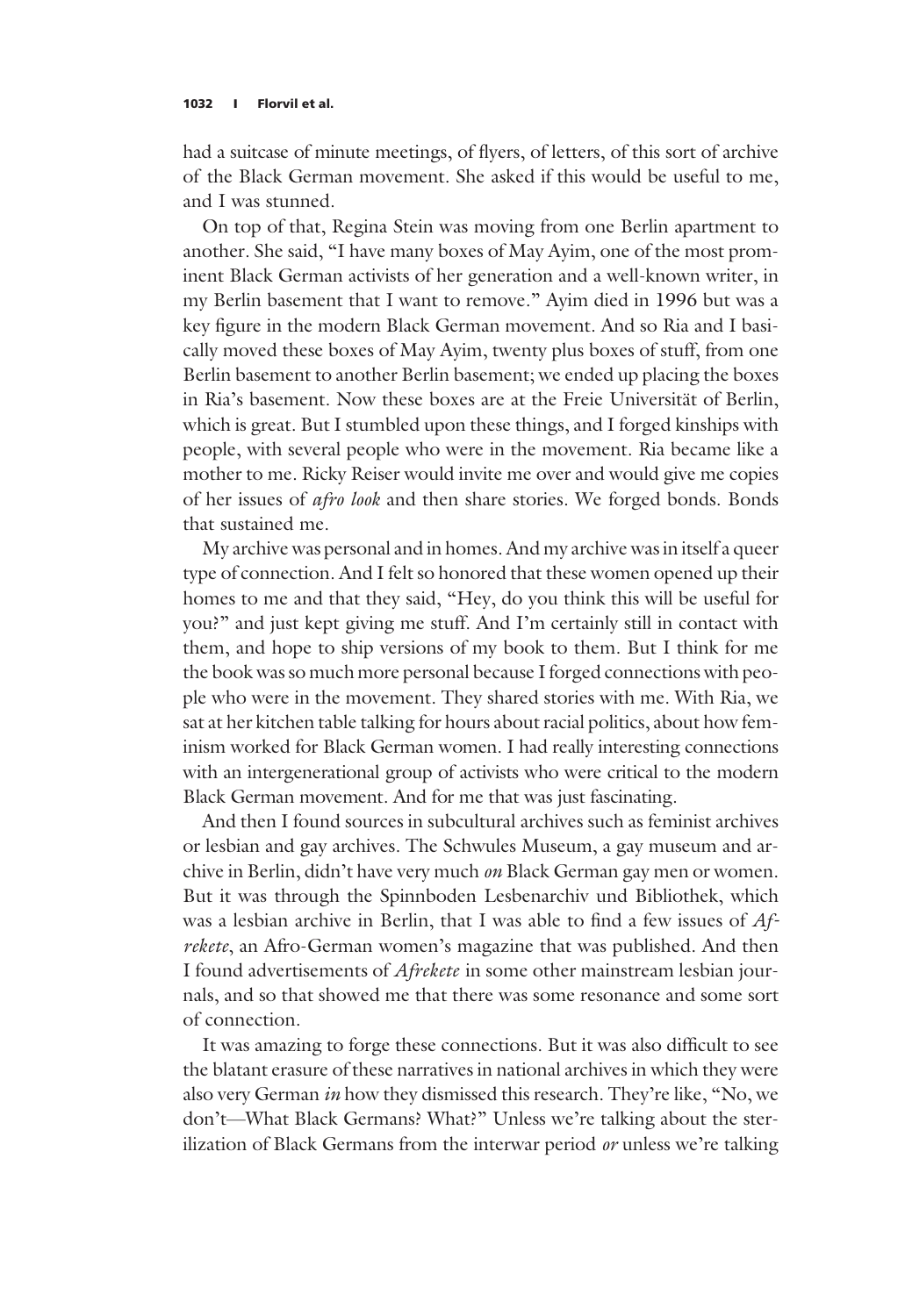about the colonial period, which are all sort of important in this larger narrative about Germans, but I really wanted to focus on this modern movement. And they were not in the national archives.

I think for me the book is about giving more visibility to these narratives and showing how these narratives, these stories, these experiences matter in a landscape that is still grappling with issues of race and difference. Germans are like "Hey we got rid of Adolf Hitler and the Third Reich, we're done, we're good. We're not racist." And the reality is far from that. The reality is that today there are discussions to purge Rasse [race] from the Grundgesetz/Basic Law [Constitution]. Because they assume this will resolve race racial issues in the German context. And this is not the tactic.

So this is a book that for me really represents my personal connections with people, some of the women in the movement but also the significance of the visibility and recognition that they fought for. Black Germans were doing the work, they were creating new spaces for knowledge. They're creating new spaces for kinship, they're creating new spaces for solidarity in spite of the blatant erasure, the insistence on that erasure.

I am like one of two Black women historians who focus on Germany. That is huge. There are only two of us, and I am the only one now who is tenured. I mean, well, they are probably three of us. I forgot to mention Tina M. Campt, who is a trained historian but is in a different direction now. So there are three of us, but that is not a significant number. It is terrible. And, and I think there's a longer lineage in terms of thinking about Blackness in the British context, certainly in the French context, and even to a certain extent in the Belgian and the Dutch contexts. But for the German context, scholars like myself are pointing to similar dynamics in Germany. We are saying, "Hey, Black people are there. They have always been there." And it's important that *my* book emphasizes that legacy.

JBM: I just wanted to add one more thing about the archives. I also want to expand on what Annette was saying, that after your book's been out for a year, you start to talk about and think about it differently based on people's feedback.

Particularly in African history, there's this debate—are archives mostly about colonial legacy, do Africans today have agency in telling their own stories in the archives, and so on? And one of the things I didn't realize until speaking with someone who had recently read my book was that they had assumed that most of the things I found in the archives in Cameroon were available in Europe or were available in the US. I had to say, "Wait a minute. Most of the things I found were not scanned at all, you can only find it there [in Cameroon], and some of it is no longer there because there was a flood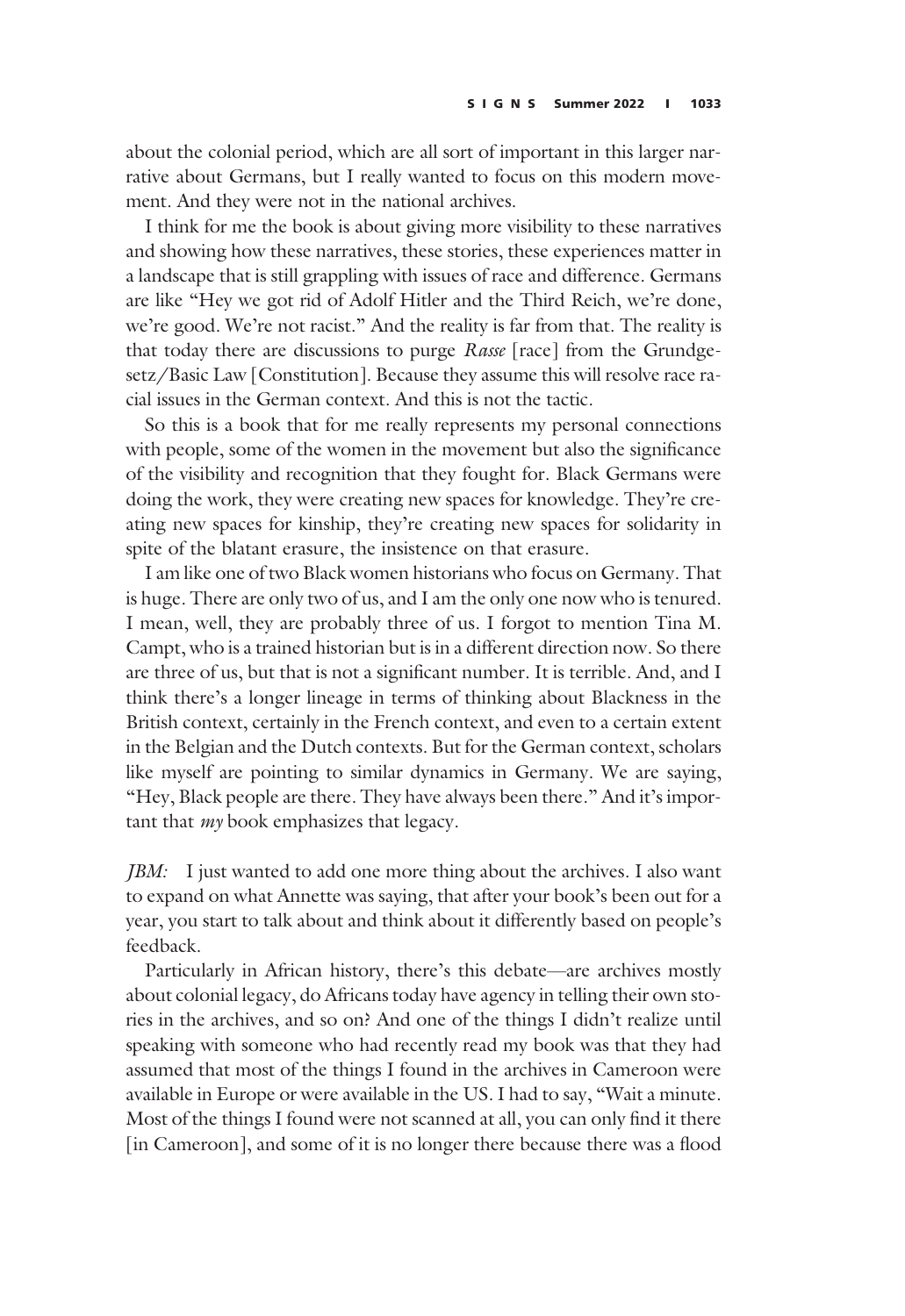and I was the one person who took a picture of it." It really dawned on me the importance of who's writing the history.

In Cameroon, having a dual-European colonial legacy, I grew up believing that there was only one national archive. And it wasn't until I started doing research and realized there are two national archives, one in the formerly French-ruled region and the other in the formerly British-ruled area. In the latter, there was so much material on women. Women were everywhere. And it really brought home the fact that there are these very different histories of the country, and these ideas about who owns the archives, who is reproducing work, who is putting it in there. If there are any junior scholars out there, I just want to say that I think it is important to always, always go to the archives to see what's there. And it might be surprising. For me, I found women's voices everywhere, and none of the things that they had are replicated or available anywhere outside of those archives. And this assumption that "oh, well, I'm sure the British archives must have copies." No, they did not.

KLG: I just wanted to say, Jacque and Tiffany, thank you so much, because I think what often happens is we fetishize and we celebrate discovery in "The Archive," capital T, capital A, or we attend to the silences in "The Archive" capital T, capital A. And what both of you have done is remind us that there are archives that are ripe for discovery but aren't codified or aren't housed or aren't thought about, that are screaming. There aren't silences there, there are words and voices and peoples and figures, et cetera. So maybe making the distinction, it's a hackneyed one, between capital H history and the *histories* of the global South but in the same way, thinking about The Archive and how much effort and labor is expended to dig into the colonial library without thinking perhaps enough about the libraries and mini-archives or enormous treasures of wealth that exist outside of the institutions that most readily call our attention as scholars.

SP: That was amazing, and I also wanted to say amazing in the face of many interruptions. I was wondering if, to close, if you all wanted to speak about how your work fits into or how you think about your work in this moment? How do you think about your next projects in this moment and where you're going from here?

TNF: My book just came out, so I feel like, "oooh new project, I'm terrified, can I just chill for a bit?" But I am working on some things. What my project about Black Germans' emphasis on liberation and freedom struggles in the eighties and nineties did is that it made me consider Black European experiences more broadly. The Black Lives Matter movement has too,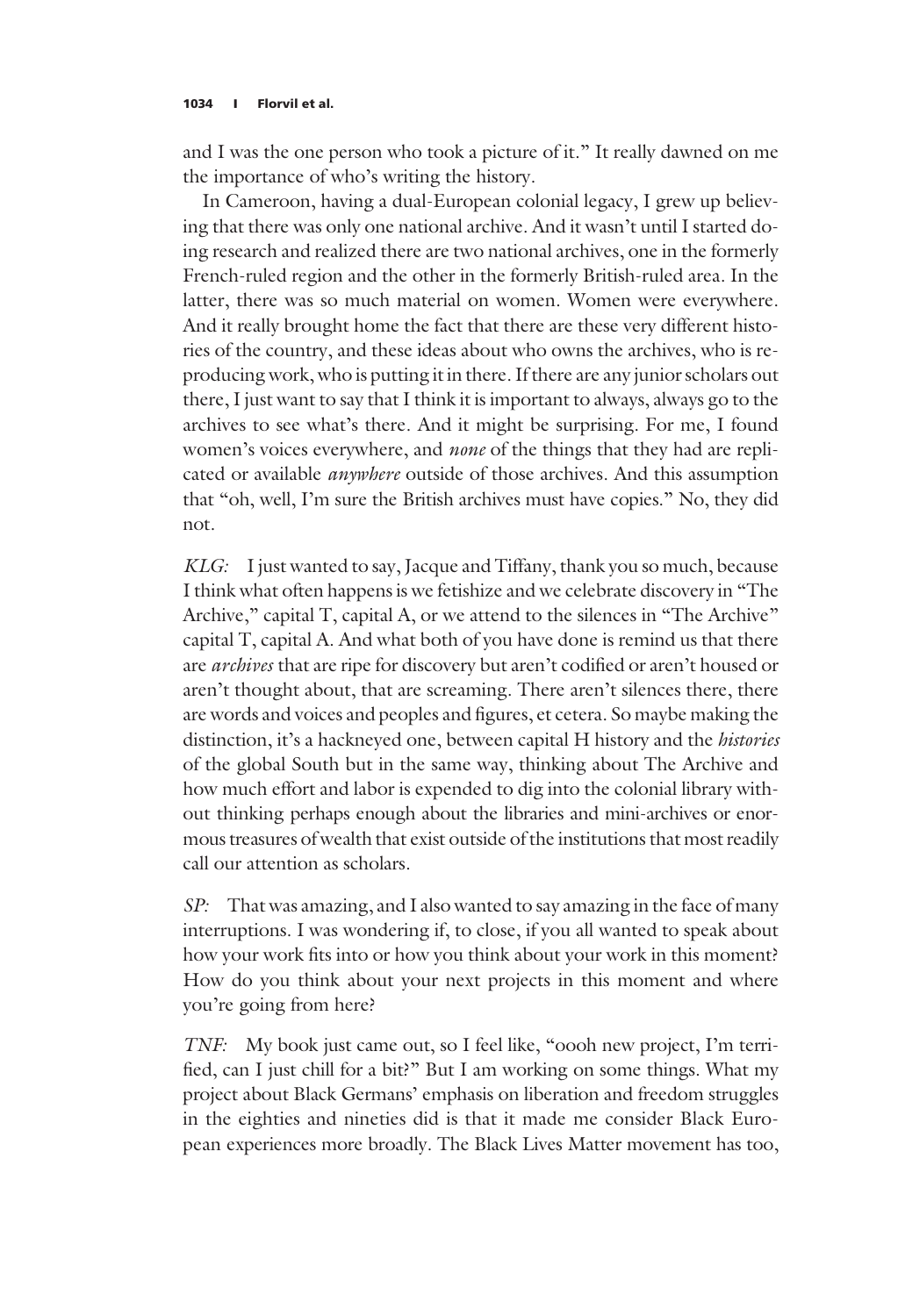especially thinking about the global protests that took place over the summer of 2020, the toppling of statues, this reckoning that Black Lives Matter activists in Europe are trying to push for governments to recognize their colonial legacies. These activists also are well aware of the racial order that's still in play in Europe and how it has impacted Black and People of Color communities. These developments have been fascinating. I think for the next project I'd like to work on a book about Black Europe in the twentieth century and how we see earlier precedents of Black Lives Matter. The demands for citizenship, for belonging, for recognition, and what were the different strategies and tactics that Black European and Black diasporic communities were engaging with in the twentieth century? I think it's important to do that in light of what's going on right now. We see a racial order still in place; we see the reemergence of white supremacy across the globe. In terms of the German context, it feels like a super whiteness that is complicated by the normalization of an Aryan identity that is so entrenched in the country. But it's also important to think about how there are fruitful moments of resistance, survival, and joy. And I think in the new project, it's important for me to shift my focus and examine earlier instances of Black liberation and Black freedom struggles that take on different forms but are certainly a part of this longer legacy of advocating for rights and challenging racist structures and systems.

I'm teaching a Black Lives Matter course this semester, spring 2021, with a colleague at the University of Cologne in Germany, and I'll use the course to figure out how I will potentially structure this book. I have designed it as a Black Europe course with a few case studies in which we expand what Black Europe can constitute, looking at Cuba, Costa Rica, and Haiti, and thinking about what constitutes Black Europe more broadly, in essence challenging the boundaries of Black Europe. Examining the colonies in relation to the metropoles offers a way to reimagine the borders of continental Europe and to decenter whiteness. It's useful for me to teach this class because it's helping me intellectually figure out how to structure what a project like this would look like. It is also a useful pedagogical approach.

KLG: My book is also just out, but as you all know, a book comes out, but it's kind of been done for you, perhaps for some time. For a while this project really felt to me like one of those doors that swings in both directions, closing a certain kind of chapter in the work that I've been doing and opening toward a new one, but always dipping back into that past. I know for a fact, close reading textual analysis, that's my happy place. I like being in the intimacies of the text. But since finishing A Regarded Self, I've been wanting to pull some of the thicker threads that are woven into the manuscript. So the three-ish projects that I've been working on now all involve new ways of writing and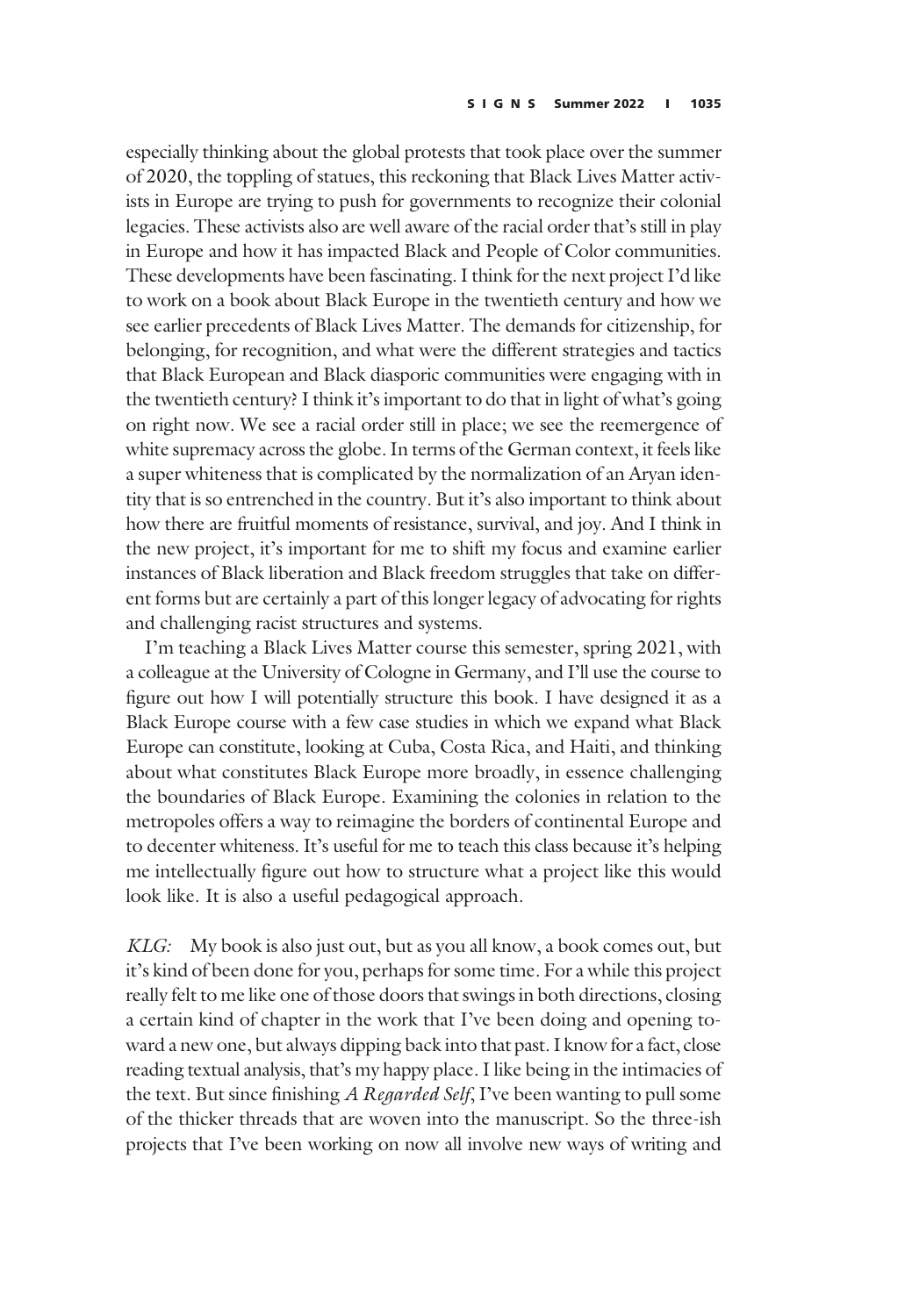thinking for me, and they're all interdisciplinary, and they're all actually archival. So I'm here like a student too, I'm taking notes. Thank you for that.

The first project is "For the Love of Revolution: René Depestre and the Poetics of a Radical Life," which is a look at the story of the Haitian militant communist erotic poet and novelist, René Depestre, tracing his intellectual and political evolution and his movements across Western Europe, South America, East Asia, and the Caribbean, against the backdrop of the twentiethcentury Cold War Black Atlantic. So thinking through him and his story, how race interrupted various efforts around imagined or desired radical political community.

And then related is a second project, which I'm calling "Blackness in French." Right now it's really just a collection of loosely connected essays that look at how different instances of highly mediatized transatlantic Black womanhood have complicated understandings of national identity in France and the Americas in relation to one another. So, both historically starting from an eighteenth-century Haitian opera singer, Minette, to the contemporary moment and thinking about things that are happening currently for Black women in France who, strikingly and troublingly, have been at the forefront of attacks on desires to bring race into a conversation in France, and tracing that history.

The last is that I've also been collaborating on this film project documentary series about Black performing women's political utopias, and the working title is "Black Diva Saves the World." This is a project that moves from the 1930s to the present to look at the costs of celebrity Black girl magic during particular highly charged moments of political conflict around race and racism in the twentieth and twenty-first centuries. So all to say I'm kind of on the move in the Black Atlantic, but still anchored very much in France's putatively former American empire, while exploring a wider network of connections, and we'll see how all this goes. But the work that you've done. Sam, actually, Annette, Tiffany, Robin, and these kinds of conversations are really just crucial to the next steps I'm trying to take intellectually. So if I haven't said it enough, thank you.

RM: I am working on two projects. My book came out last year, and I've had some time to sit with it, but I've been talking about it a lot. And one of the things that I often try to say when I have these conversations is that the book was really traumatic for me. There's a lot of trauma in the book, both my own and the women I write about. I was actually supposed to have another chapter in this book. So the new project is picking up that chapter. I'm doing two things—I'm doing a book looking at how Black womanhood is constructed in France's Black colonies between 1685 up to 1804, starting with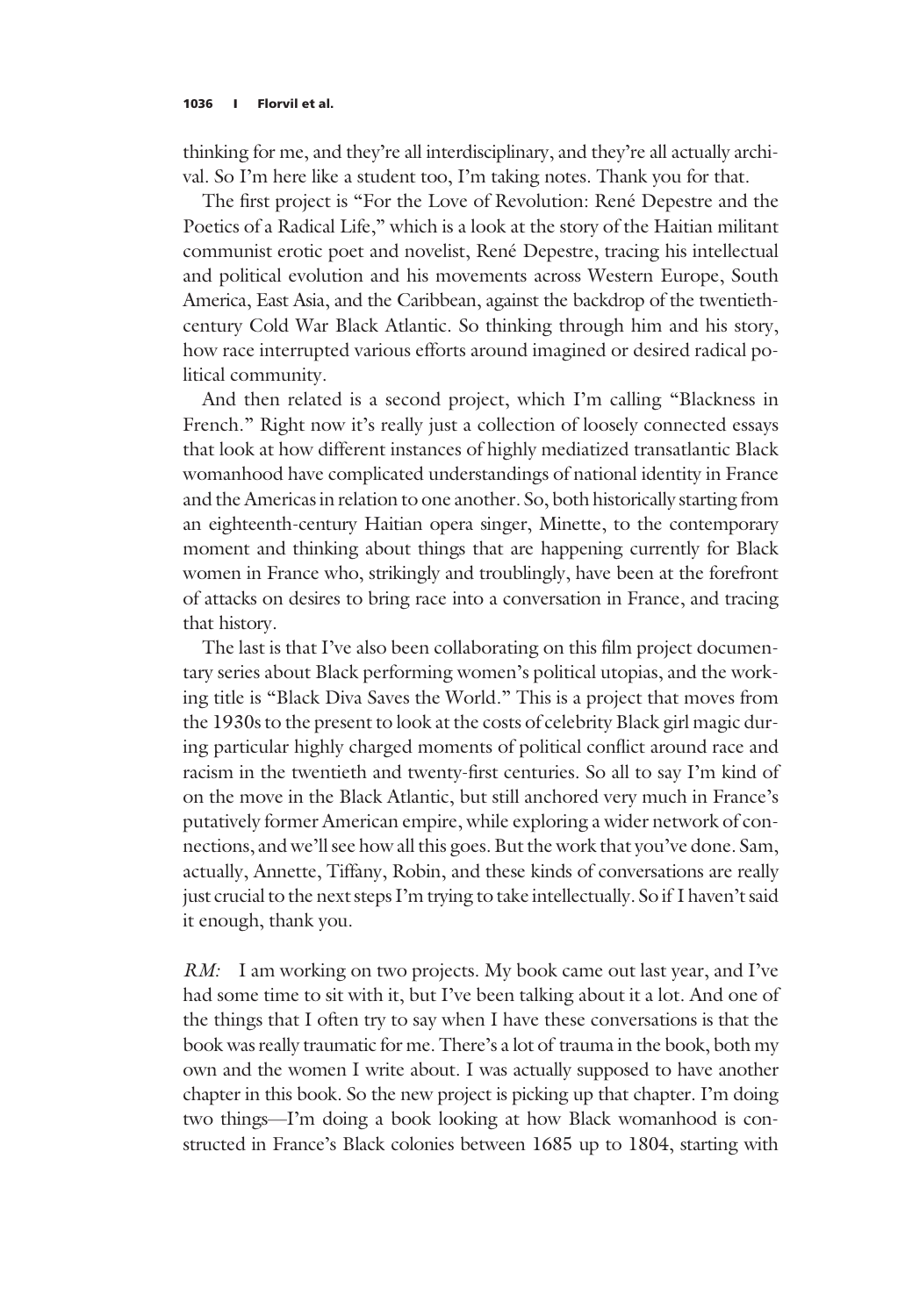François Berneier's discussion about the races, which he begins by talking about the races and then moves into some weird nonsense about women. Instead of looking at Médéric Moreau de St. Mery's work on Saint Domingue, looking at his concubine and their child, I'll work on Black women's stories until I am dead.

But the project that I have sort of pivoted to right now is working on Suzanne Simone Baptiste, Toussaint Louverture's wife, and looking at that via a letter that appears in a London newspaper in 1804 suggesting that she has been tortured by Napoleon, that Napoleon has her tortured. And so, it is a difficult letter, it is a difficult story. But it is one where Suzanne enters the historical documents in this really interesting way. And so, I spent this past summer in Agen, looking at where she spends the last ten years of her life before she died. I think Suzanne seems to be talking right now, and I'm just letting her talk and going where I think she wants me to go. So, I'm working on a project that is part history, part biography, part illustration, and part graphic history of Suzanne's life. If it works, it is going to be great. If not, it's going to be a big disaster.

JBM: For my second book project, I think it's important to talk a bit about how I found it. I always have my mentees asking, "How do you get your second book project? Is it a sequel from your first one?" As someone who was not a US citizen through graduate school, I couldn't apply for the Fulbright and all of those funding sources. So by the time I cobbled together funding to be in Cameroon for a year, I looked around and saw that sometimes there were floods in the archives, and they were hanging sheets of paper on clothing lines to dry, and so on. And I thought, I'm writing a book about a secessionist movement and the origins of it, and when there's civil war, which is unraveling right now as we speak, they attack monuments and national spaces. So the archives are ripe for the picking. So I spent a good nine months photographing everything and anything I could in the archives because I wasn't sure when I could next be there or if something would happen.

So, five years later, I had a research assistant who started working through all of it. And I looked through his research, and I said, "Why do I have things about the Bahá'í faith here?" And he said, "I don't know. You're the one who took all of these pictures." And I started looking through the sources, and I realized there was this rich history of the Bahá'í faith in Cameroon and particularly the English-speaking areas. You had whole towns that were known as being the Bahá'í towns. And I thought, "How is this possible? Where are they coming from?" And I realized the person that expanded the Bahá'í faith in West Africa was from Uganda. And I thought, "where's he coming from?" So I started to trace things around, and so this is how I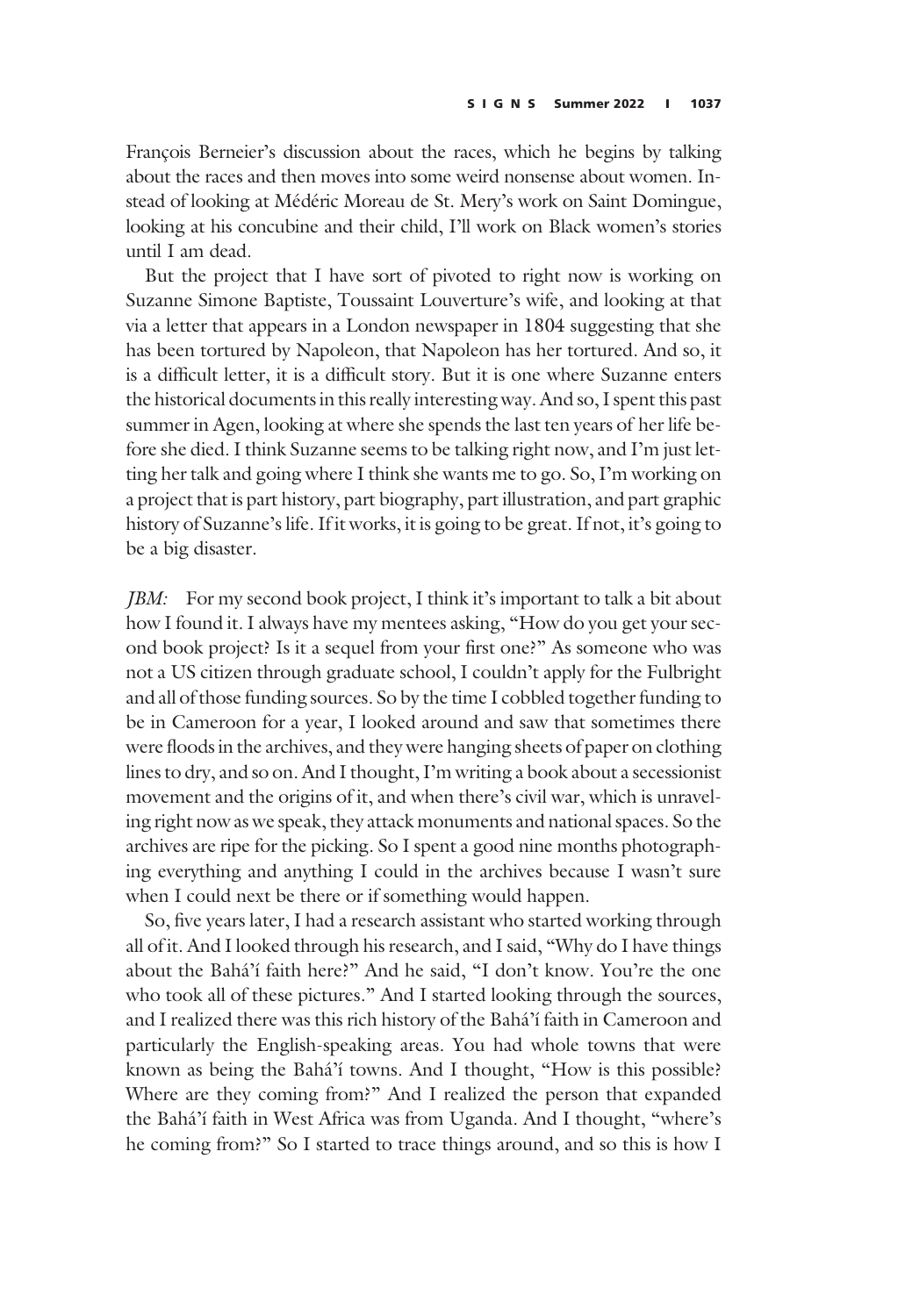came together with a transnational history project looking at the Bahá'í faith as a case study for transnational history, and how that frames and develops ideas about a global Blackness from the 1950s to the 1980s. It's connecting across the African continent, connecting Uganda to Cameroon to Ghana and South Africa, rather than only focusing on one region of the continent, but also making global connections. Because once I started to look at Cameroonians, Ugandans, and those from Ghana who were helping to expand the Bahá'í faith in the fifties, sixties, and seventies, I realized they're going to spaces and regions of the world that I never thought they would be they're in the South Pacific, and in many of the areas that they are, they're the first Black person. And I got really fascinated in terms of the connections they were making with those in the indigenous diaspora communities and how these individuals of African descent worldwide were exerting their own ideas about a transnational global Black identity. So that's really where that project came from, from just being paranoid that I could never get funding to do research, and photocopying and taking notes on anything and everything I could put my hands on.

KMM: I don't yet know what my book next project will be even though my book came out in 2019, but as I mentioned, I am really interested in Felicia Santizo, an Afro-Panamanian communist feminist who was an instrumental pedagogue in Panama and in literacy activism in Colón, the primarily Afro-Panamanian and West Indian community in the northern coast of Panama. I've been intrigued by how she was also connected with the Women's International Democratic Federation and other socialist and communist feminists in Latin America and in Europe in these years. So, I'll just put that potential next project out there, but I also wanted to reinforce my sincere thanks. I've learned so much from this conversation. It was really a pleasure and honor to be here, thank you.

AKJG: I'll just jump in here and say, so I'm working on two book projects. The one that's going most quickly is a book project about enslaved children in the French Atlantic. I'm not a historian, so it's not a history project. I'm a literary person. Close reading is my bread and butter, so I'm looking at narratives, primarily letters but also musical compositions and short stories written by enslaved children in their own hands. For some, I have just a signature, for others I have one letter, for others I have a hundred letters. But there are six children at the center of this story, and I want to think about what it means to work with that range of narrative and voice and to think about what it means to take childhood seriously as an experience, as a category for analysis, and thinking about those broader ideas about freedom during the age of revolution.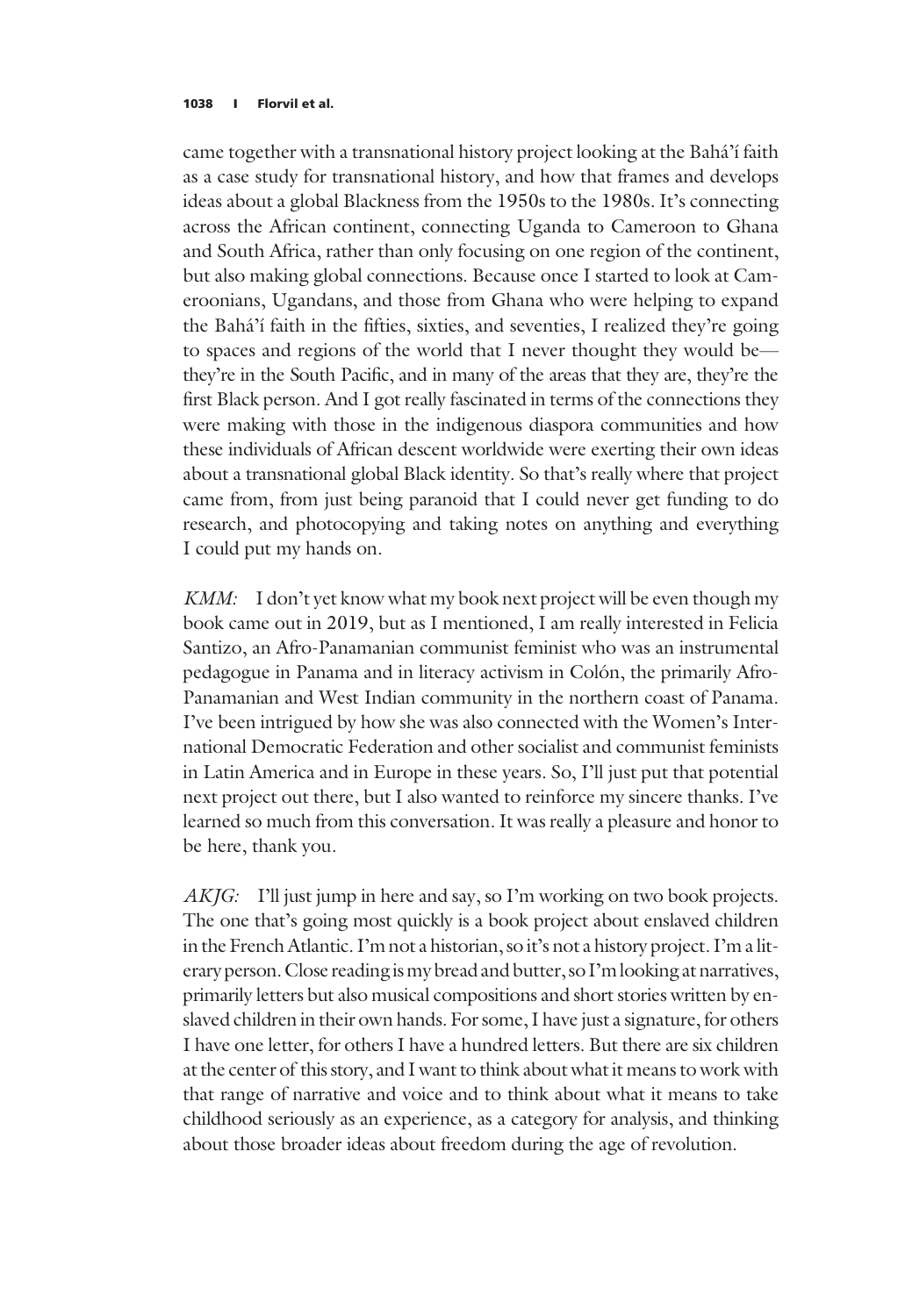The third book project is French Caribbean feminism, and I keep saying French Caribbean deliberately, to think about the multiple geographies that composite naming indexes. If somebody else does that book before me, then that's great. I just really want to read it. But if that doesn't come up by then, that's it. So, I'm thinking about that project, beginning from 1848 with the abolition of slavery in Martinique and Guadeloupe and moving on to the present day.

And then I do want to end by saying, and I'm going to ask everyone to please bear with me, I'm going to open a little parentheses and hope that I get through without my voice cracking. I don't know what everyone else's experience has been with Zoom bombing in the past, but I've only had this experience once before. And when it happened, I didn't say anything. I just took it into myself and swallowed and assimilated that violence that was put out into the space and the only place it had to go was in. And that was a mistake. And so, I'm not going to push past it today and just kind of go on with business as usual. I want to acknowledge what happened. I want to acknowledge the violence and the fragility that I feel I have experienced, what it felt like to hear that voice talking over Kaiama, what it felt like to navigate back and forth between this generative conversation and being in community and reading the comments.

I don't have sort of a nice neat theoretical takeaway wrapped up in a bow. But what I do have are really sincere thanks for everyone on the panel and in the comments who just kind of flooded the space with all of that positivity and voices that drowned out some of that violence. I have been waking up every day for the last four years trying to push past kinds of violence. And I've been trying to push past the numbers of people who have died, who did not have to die. And I'm not pushing past anymore. So at the very least, I want to acknowledge and just wanted to say my thanks, express my thanks to everyone for, for being here, for being present, and for being in community in a time when, when that feels so very needed. So, thank you all.

Department of History University of New Mexico (Florvil)

Ann Whitney Olin Professor of French and Africana Studies Barnard Digital Humanities Center Barnard College (Glover)

Department of Romance Studies Duke University (Joseph-Gabriel)